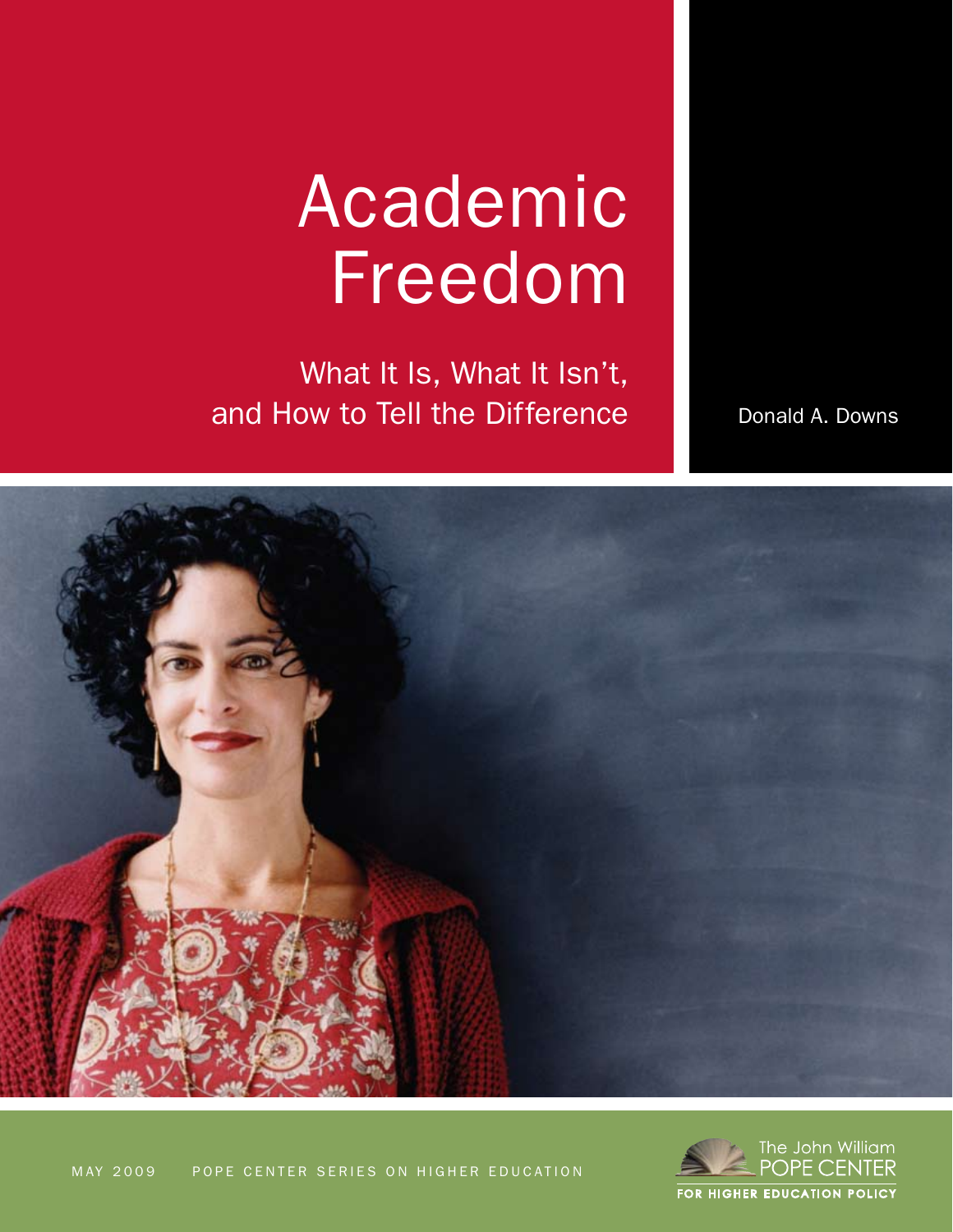

#### About the Author

#### Donald A. Downs

Donald A. Downs is a professor of political science, law, and journalism at the University of Wisconsin, Madison. An expert on academic freedom, he has advised several schools and organizations on academic freedom issues. He is the president of the Committee for Academic Freedom and Rights (CAFAR), a University of Wisconsin-based group of faculty dedicated to protecting academic freedom on campus and in the state of Wisconsin.

He has taught courses dealing with many aspects of law and politics. Three of his books-*Nazis in Skokie*, *The New Politics of Pornography*, and *Restoring Free Speech and Liberty on Campus*—have received national awards. Downs is currently writing a book entitled *Arms and the University: Military Presence and the Civic Education of Non-Military Students*. He has won numerous awards for teaching, including the university's Distinguished Teaching Award.

Downs has a Ph.D. in political science from the University of California at Berkeley, a master's degree from the University of Illinois, and a bachelor's degree from Cornell. He has also taught at the University of Michigan and Notre Dame.

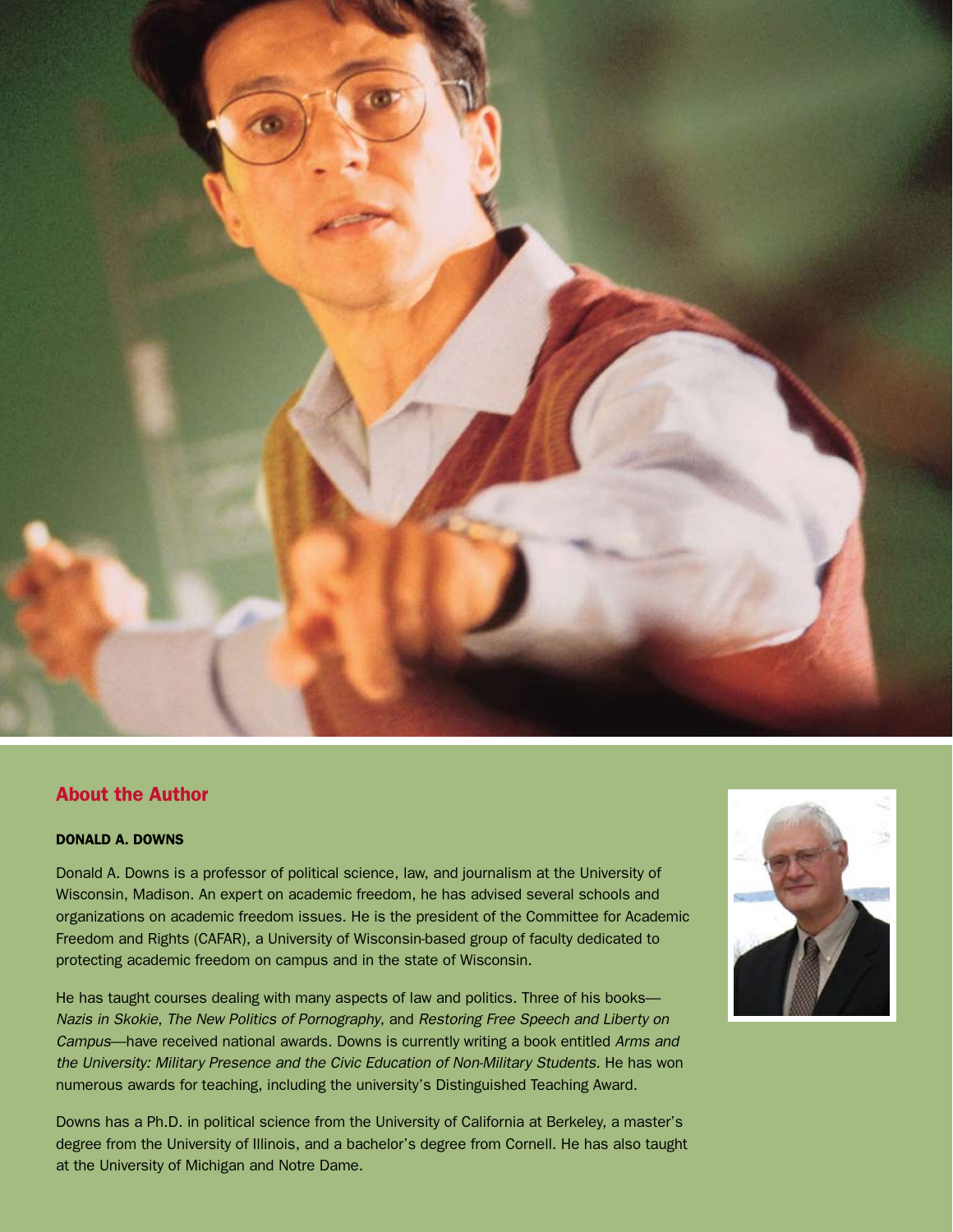## Academic Freedom

### What It Is, What It Isn't, and How to Tell the Difference

Donald A. Downs



333 E. Six Forks Road Suite 150 Raleigh, NC 27609 919.828.1400 Fax: 919.828.7455 popecenter.org

Copyright 2009 John W. Pope Center for Higher Education Policy

ISSN 1935-3510

This paper is available on the Pope Center Web site: www.popecenter.org. Distribution of this paper beyond personal use requires permission from the Center.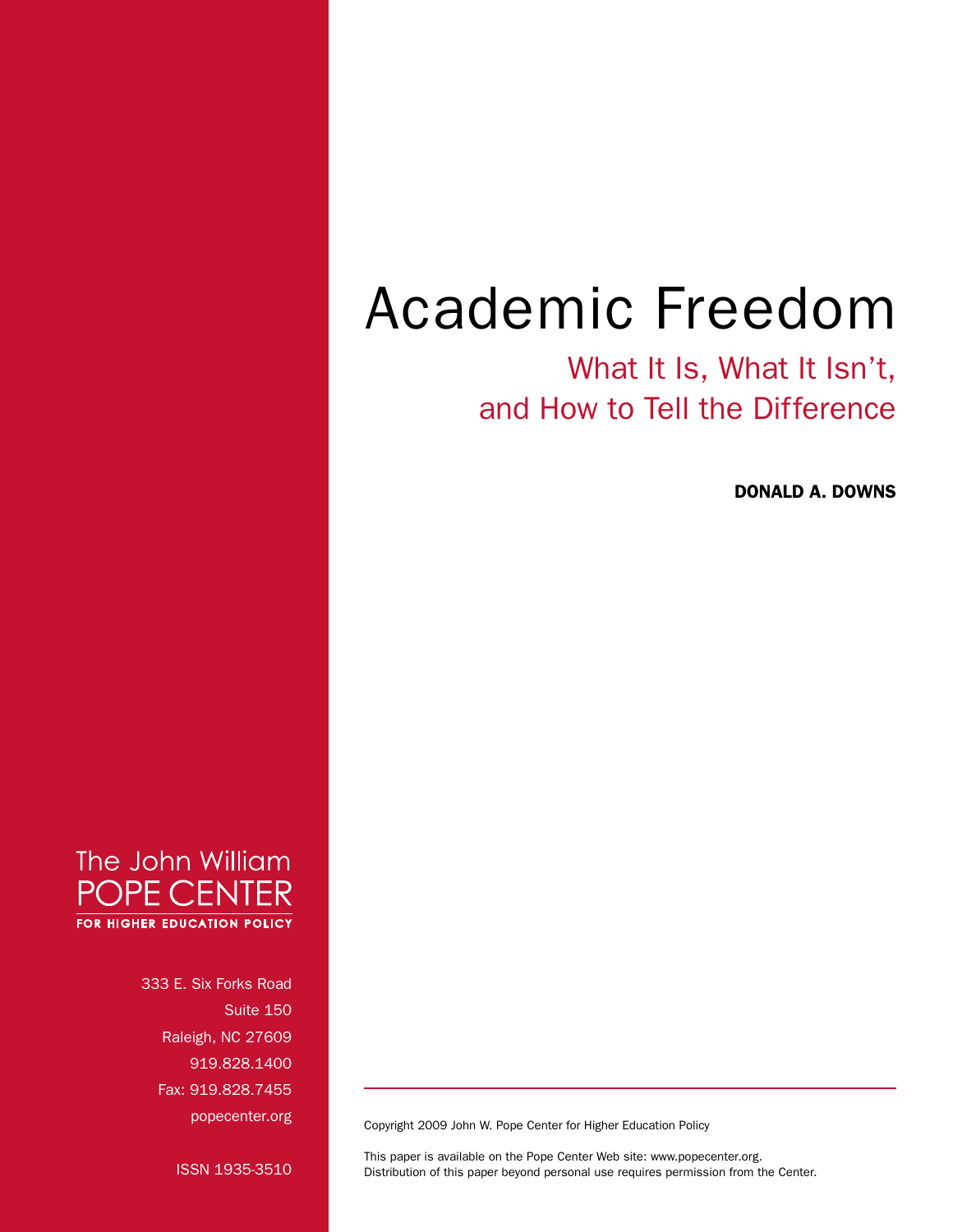#### Executive Summary

Today's university is rife with competing claims about academic freedom. Although academic freedom is similar to the freedom of speech that all Americans enjoy, it has developed over time into a more specific guarantee for scholars and teachers. This paper explains what is meant by the term and to whom it applies. The paper places academic freedom in its historical, institutional, and legal contexts and offers guidelines for deciding when and where the protection of academic freedom should apply.

At its core, academic freedom is the freedom of scholars to pursue the truth in a manner consistent with professional standards of inquiry. It applies to institutions as well as scholars, and to students as well as faculty. It is bolstered by court cases and tradition and given particular strength by faculty tenure. The tenets have been discussed over the years through formal statements of the American Association of University Professors (AAUP).

As a First Amendment right, academic freedom applies only to scholars in public institutions because the U.S. Constitution protects liberty only against illegitimate governmental or state action and law. The Supreme Court has endorsed this protection, but has not given much guidance for its application.

Faculty have the freedom to teach or research as they wish, subject to accepted professional norms of competence and responsibility, but the school employing them has the right to determine acceptable teaching standards. The school also has the authority to evaluate the competence of the scholar for purposes of hiring, retention, and promotion. And recently, based on a 2006 Supreme Court case, lower courts have begun to give schools greater authority to curtail faculty speech conducted in the course of official duties.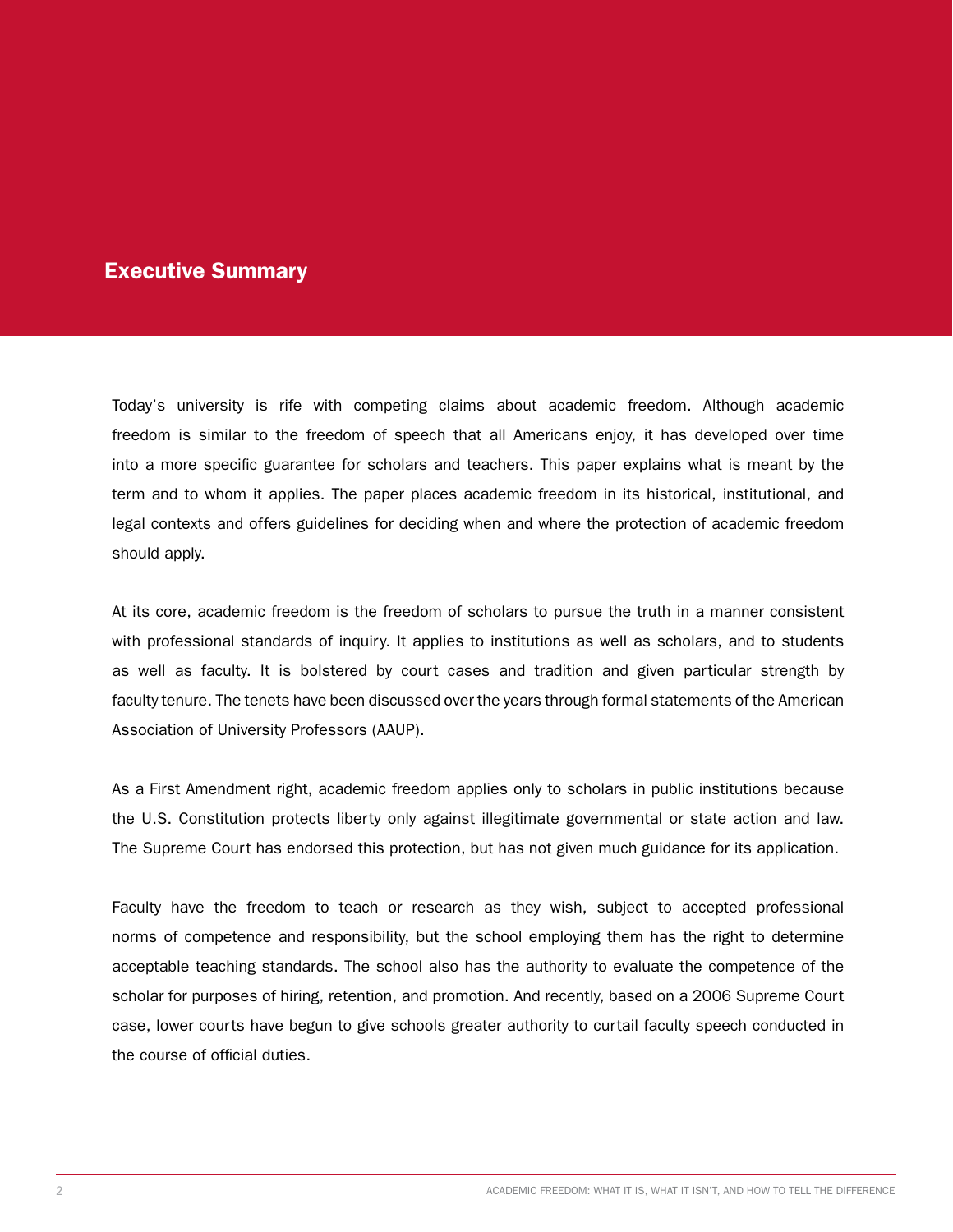Also holding academic freedom is the academic department, which has professional standards that it has a right to uphold. The student, too, has academic freedom. As stated in the AAUP 1967 statement on student freedom, students have a right to due process and free inquiry, which includes the right to take "reasoned exception" to data and views presented in class.

In the past, the academic freedom of the institution and the individual were largely in harmony. The contemporary university, however, is torn by a cultural clash between traditional notions of individual freedom and recently emergent ideologies that stress the need to be sensitive and caring, especially toward members of historically oppressed groups. Many institutions have adopted speech codes and related policies that restrict what faculty members and students can say about matters relating to race, gender, religion, sexual orientation, and the like.

The legal status of speech codes covering the faculty has not been decided, probably because courts have struggled to balance faculty freedom with the academic institution's power to determine teaching standards. Courts have been much more critical of student speech codes.

Thus, many academic freedom issues exist in an uncertain, gray area. Even so, there are principles that can guide one in judging who has the freedom in any particular circumstance. Professional responsibility requires that instructors and researchers abide by basic standards of intellectual integrity; they must not seek to indoctrinate students; and they must not present propagandistic or fraudulent material as truthful. At the same time, it is wise to make freedom the default position because an enlightened citizenry aspires to encourage honesty and courage in teaching and research.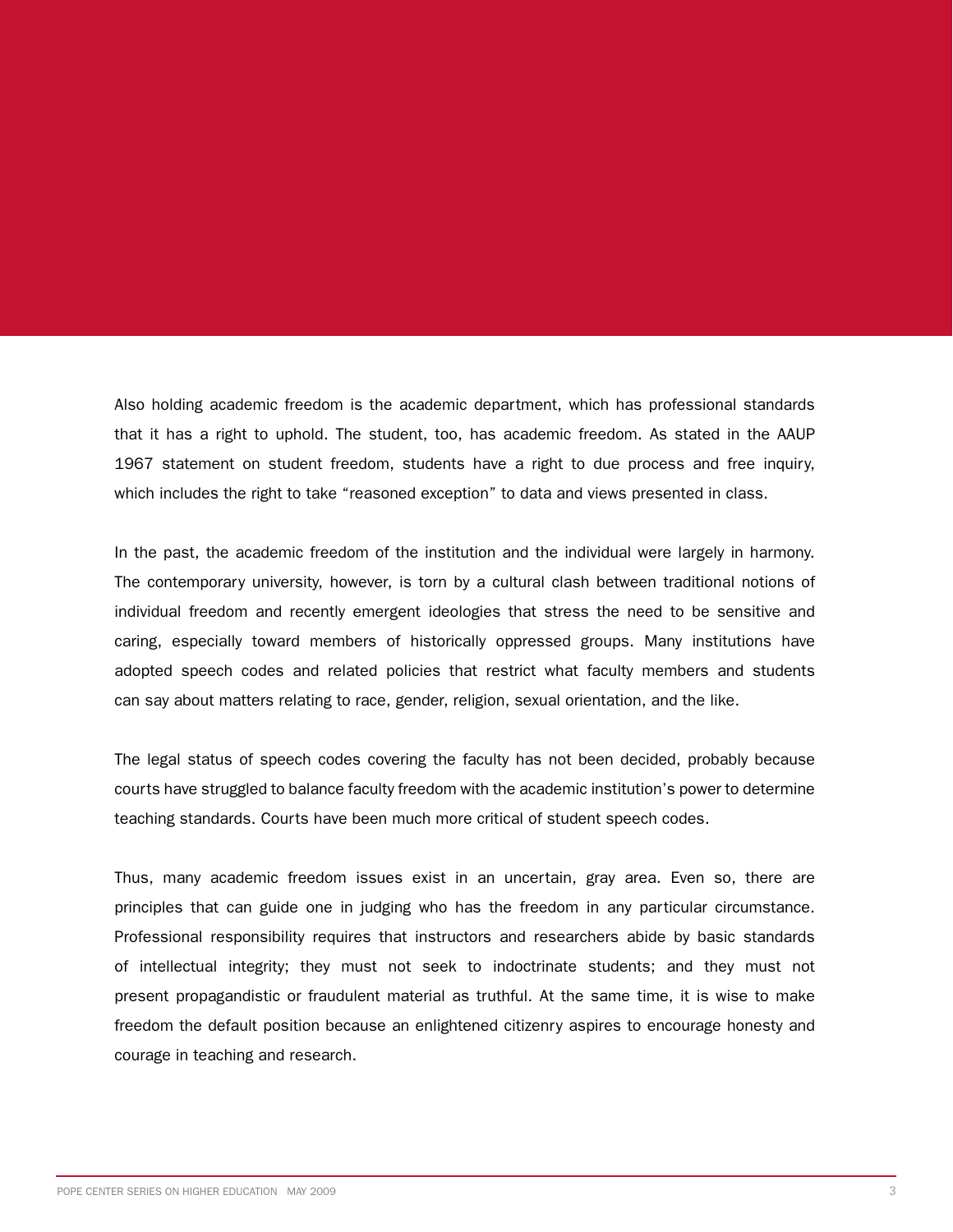# Academic Freedom

What It Is, What It Isn't,

Today's university campuses are rife with confusion and competing claims over academic freedom. On campus, the freedom of scholars to pursue their ideas is threatened by those aggressively promoting diversity and protecting students against possible harassment through speech. Those efforts, usually from the left, have aroused reaction from outside academe, especially from conservatives who argue that codes against hate speech and verbal harassment violate fundamental rights. This countermovement has led some critics to call for legislatively mandated intellectual diversity to protect ideas that challenge liberal campus orthodoxy. Both of these movements pose threats to the academic freedom of individuals and institutions.

Given these conflicts, it is not surprising that the country is witnessing a spate of statements about academic freedom from organizations such as the American Association of University Professors (AAUP), $1$  the American Academy of Arts and Sciences,<sup>2</sup> and the American Council of Education.<sup>3</sup>

Yet, in spite of these pronouncements, exactly what is meant by the term academic freedom and who can claim it are often misunderstood. Although academic freedom resembles the freedom of speech that all Americans enjoy, it is a more specific guarantee for those who explore and acquire ideas and knowledge in a professional academic context. This essay will place academic freedom in its historical, institutional, and legal contexts and offer some guidelines for deciding when and where the protection of academic freedom should apply. At the outset I would like to make my own position clear: academic freedom—like all freedoms—can prevail only if it is vigorously defended by individuals and groups who are in a position to make a difference. It is a matter of the mind, the heart, and the will. In this essay, I will also consider practical ways of negotiating the tension between individual freedom and academic responsibility. Academic freedom is a professionally derived concept, which means that its freedoms also depend on fulfilling certain fiduciary responsibilities. It does not give instructors carte blanche to do what they want in the classroom or elsewhere. At the same time, academic institutions, which have a right to expect those responsibilities to be met, must also be trustworthy in disciplining faculty.

#### Defining Academic Freedom

At its core, academic freedom is the freedom of scholars to pursue the truth in a manner consistent with professional standards of inquiry. Liberal democracies protect academic freedom on the grounds that the open pursuit of knowledge and truth provides substantial benefits to society, and because freedom of thought is essential to the fulfillment of human nature.

Through tradition, court cases, scholarly commentary, and faculty contracts, academic freedom has become a complex concept with different dimensions. Sometimes these dimensions compete with one another, as when institutional academic freedom clashes with an individual's academic freedom. In general, academic freedom applies more fully to universities and colleges than to primary and secondary educational institutions. (Schools for young students have a greater interest in inculcating respect for traditional values and authority. $4$ )

As the essay proceeds, the reader will discover that while the basic principles are clear when considered in isolation, their application can be difficult because of the tension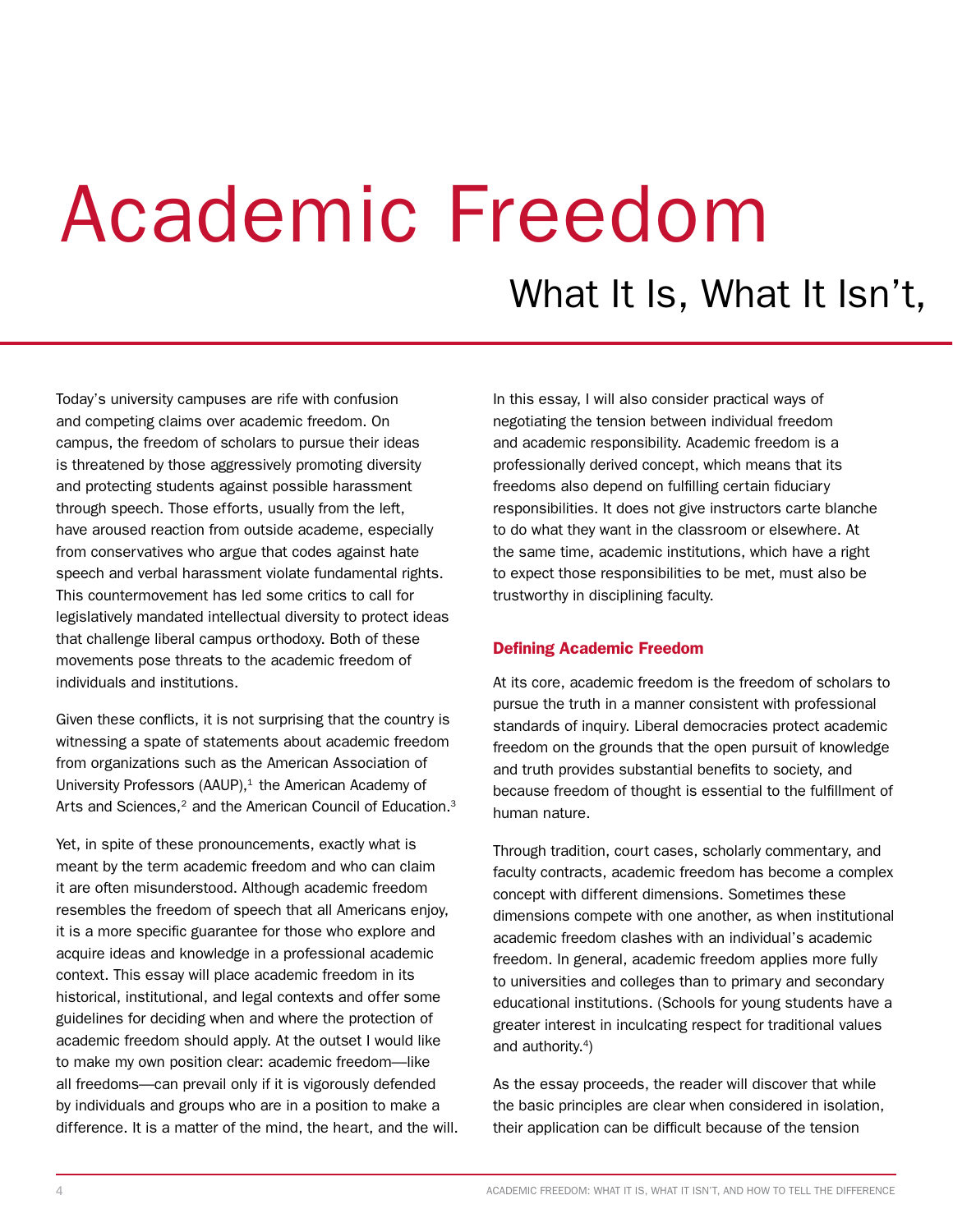### and How to Tell the Difference **Donald A. Downs**

that exists among competing principles and because higher education has been politicized in recent decades. The framework I provide can only serve as a compass, leaving the decision about how to proceed to a combination of judgment and, I hope, a strong commitment to intellectual freedom.

A fundamental distinction should be kept in mind. Academic freedom as a First Amendment right applies only to scholars in public or state institutions because the U.S. Constitution protects liberty only against illegitimate governmental or state action and law. Scholars in private institutions also usually possess academic freedom rights, but these derive from contractual agreements between scholars and their institutions or from protections granted by state law, not the Constitution. The content and scope of those contractual rights vary depending upon the nature of the contracts. (Contracts and state law can also influence the academic freedom rights of scholars in public institutions but cannot contravene basic First Amendment principles that apply to all public schools.)

In some key respects, academic freedom is narrower than the general freedom of speech under the First Amendment. For example, U.S. citizens are free to say things that are false unless their falsehoods constitute libel or slander, or some other clearly demonstrated harm.<sup>5</sup> They have a right to profess that the world is flat, but such expressions would be grounds for flunking a course in geography or astronomy or for terminating an instructor who taught such nonsense. The pursuit of truth in universities requires adherence to fundamental principles of intellectual integrity and responsibility—obligations that are not enforceable in the general marketplace of ideas.

In another respect, however, the protection of academic freedom is stronger than the general guarantee of freedom of expression in the First Amendment. That is because job tenure has historically been a bulwark of academic freedom. Although citizens have a right of free expression, that right does not include job protection. For tenured scholars, it usually does.

#### The Role of Tenure

Tenure is typically granted after a teacher or researcher has successfully completed a probationary period and performed with adequate distinction, as defined by the relevant institution. Tenure provides teachers and researchers with job protection—except in extraordinary circumstances such as severe financial distress—as long as they conduct themselves in a professional manner. A related right is the right of due process in discipline and dismissal decisions.

Such job protection is meant to ensure that faculty members will pursue the truth without fear of losing their jobs. Some critics doubt that tenure inspires such pursuit today, pointing to faculty members' reluctance to challenge speech codes and campus pressures to conform. Nonetheless, there is reason to believe that tenure remains a necessary, if not sufficient, means to protect free inquiry.6

Tenure is not a constitutional right per se, but courts will intervene if evidence shows that a faculty member has been denied tenure in violation of the employment contract (or other relevant legal rights provided by the institution), or if there is sufficient evidence of illegal discrimination by the department or the institution. In the absence of such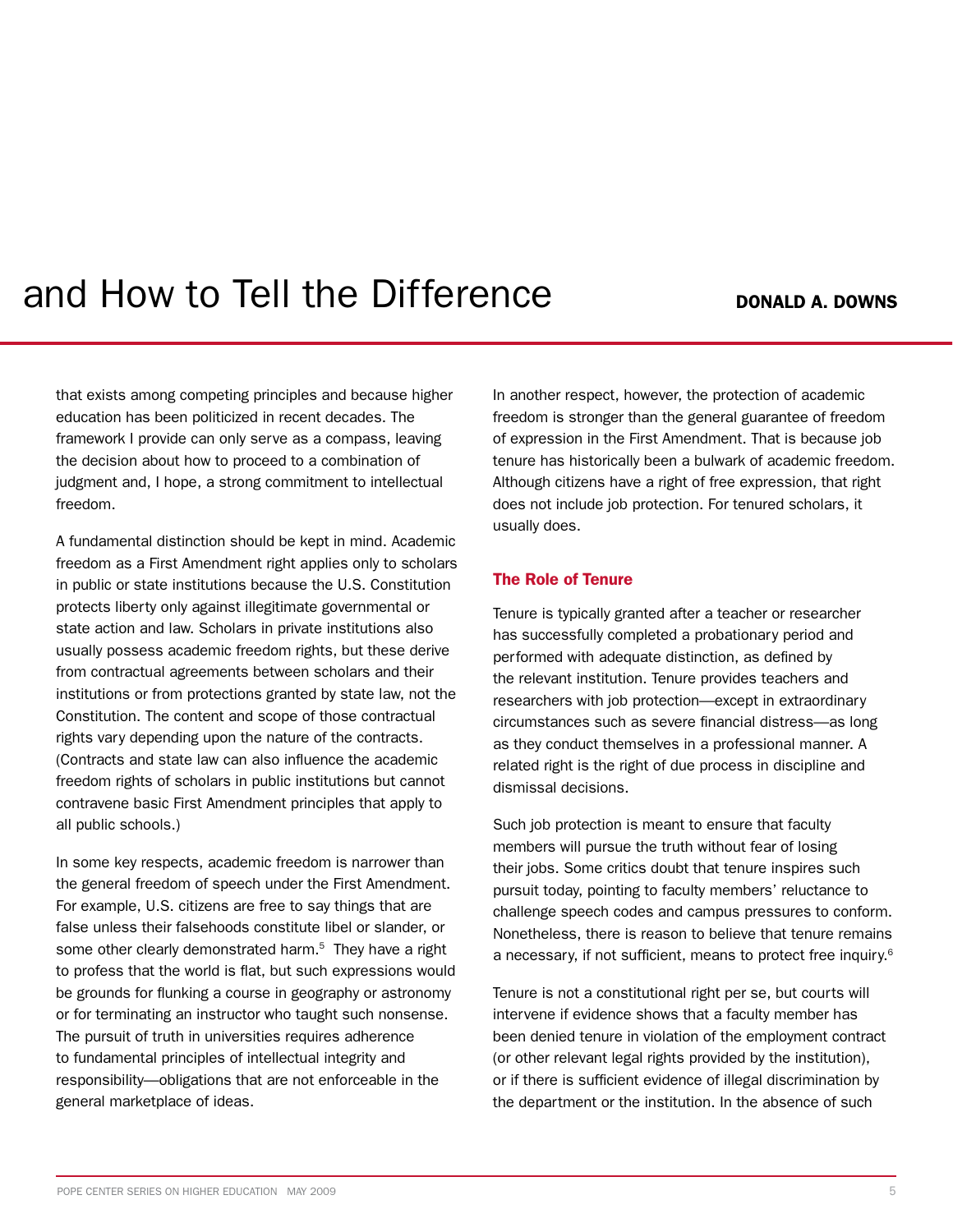evidence, however, courts are leery of substituting their own judgment for those of the faculty member's academic peers.<sup>7</sup>

A recent U. S. Court of Appeals decision illustrates that a university's own documents are important in protecting tenure. The Inter-American University in Puerto Rico had dismissed Edwin Otero-Burgos, a tenured professor who fought (internally, not publicly) against the university's decision to give one of his students a special opportunity to raise his grade. The U.S. District Court of Puerto Rico ruled against the professor, holding that Puerto Rico Law 80 allowed the university to dismiss a faculty member as long as it provided a sufficient (though modest) severance payment. The appellate court reversed the decision, saying that the Faculty Handbook revealed a "substantial commitment" to its tenured faculty, and thus to Otero-Burgos.<sup>8</sup>

Faculty members who do not have tenure also enjoy basic due process and academic freedom protections, though generally less fully than faculty members who have tenure mainly because they have limited-term contracts, and because the politics and folkways of campus life bestow more power upon tenured faculty members. Terminating

#### Who May Claim Academic Freedom?

In delineating the contours of academic freedom, two basic dimensions are most important. One is the type of person or group that may lay claim to academic freedom: individual teachers or researchers; academic institutions; departments and schools within institutions; and students. The other dimension is the professional context in which academic freedom can arise: teaching; researching; and extramural (outside the educational institution).

The U.S. Supreme Court has not provided much guidance in either area, leaving decisions largely in the hands of lower courts or the discretion of institutions. Peter Schmidt points out in a recent essay in the *Chronicle of Higher Education* that the Supreme Court has long held that the First Amendment protects academic freedom at public colleges and universities. "But it has left unanswered a host of key questions like what types of activities 'academic freedom' covers, or whether it affords individual faculty members speech rights beyond those of other citizens," he writes. Schmidt quotes Judge Harry T. Edwards of the U.S. Court of Appeals for the District of Columbia Circuit, who observed

## Socrates chose to die by taking hemlock rather than cease "corrupting" youth by teaching philosophic thought.

the contracts of non-tenure-track faculty members before the specified end date for reasons other than financial emergency or incompetence could violate academic freedom if such individuals work at a state institution or their contracts require just cause for dismissal.

Many observers believe that the future status of tenure is in jeopardy, especially due to financial and other pressures. Already, the number of non-tenured teachers in higher education has surpassed the number of tenured teachers. Indeed, the fact that the court based Otero-Burgos's right on provisions in the faculty handbook, rather than the U.S. Constitution, may open the door to weakening tenure. Without a constitutional foundation, tenure can be limited by legislative or administrative action.

in a recent case upholding the Bush administration's restrictions on academic travel to Cuba, that it is unclear "whether academic freedom is a constitutional right at all."9

Let us begin with the first dimension—identifying who has a right to academic freedom, especially when rights conflict.

#### The Individual

The basic idea of intellectual freedom was born with Socrates and the philosophical schools of ancient Athens in the fourth century B.C. Devoted to pursuing the truth without regard for conformity and social pressure, Socrates chose to die by taking hemlock rather than cease "corrupting" youth by teaching philosophic thought. The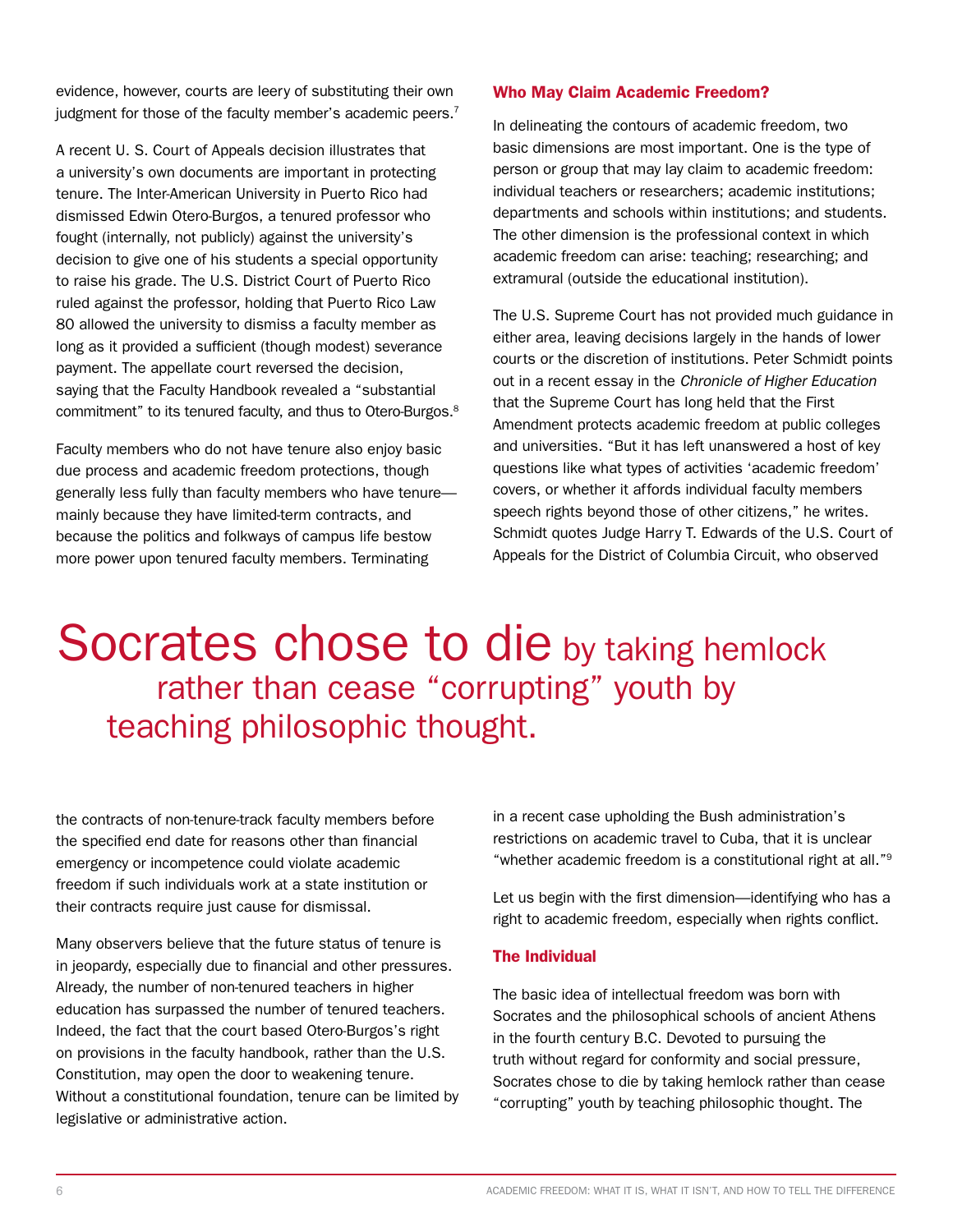Socratic conception of intellectual freedom is inherently individual in nature. Though modern universities and colleges are large, often labyrinthine institutions, their essential meaning remains Socratic. As Allan Bloom wrote, "One cannot imagine Socrates as a professor, for reasons that are worthy of our attention. But Socrates is of the essence of the university. It exists to preserve and further what he represents."<sup>10</sup>

The *Otero-Burgos* case above appears to interpret academic freedom as an individual freedom. Teachers and researchers have the right to teach and pursue truth according to their own lights, subject only to accepted professional norms of competence and responsibility. The cases in which the U.S. Supreme Court forged the basic notion of academic freedom dealt with restrictions on individual instructors during the McCarthy era of the early 1950s. Governments had passed legislation calling for loyalty oaths and various restrictions on group membership as qualifications for teaching. Two cases in the aftermath of McCarthyism stand out.

*Sweezy v. New Hampshire* (1957) involved the firing of a lecturer for refusing to testify about his political beliefs before the state legislature; *Keyishian v. Board of Regents* (1967) dealt with New York laws that restricted the hiring of allegedly subversive teachers.<sup>11</sup> In ruling in favor of the instructor in each case, the Court emphasized both individual and institutional academic freedom. In *Sweezy*, for example, Justice Frankfurter's well-known concurring opinion invoked Socrates. And in his opinion for the Court in *Keyishian*, Justice Brennan issued one of the most famous statements in the lore of free thought:

Academic freedom…is of transcendent value to all of us and not merely to the teachers concerned. That freedom is therefore a special concern of the First Amendment, which does not tolerate laws that cast a pall of orthodoxy over the classroom…. The classroom is peculiarly the marketplace of ideas. The Nation's future depends upon leaders trained through wide exposure to that robust exchange of ideas which discovers truth out of a multitude of tongues, [rather] than through any kind of authoritative selection.<sup>12</sup>

#### The Institution

In those and similar cases, the threat to freedom emanated from outside academia, so institutional and individual

academic freedom were more or less in harmony; accordingly, before the 1970s, the Court believed that institutional and individual academic freedom went hand in hand.

As law professor (and former chair of the Association of American University Professors' committee on academic freedom) David Rabban has written, the Court "agreed with the AAUP that the academic freedom of professors depends to a substantial extent on the independence of the university from the state." Rabban noted that Justice Felix Frankfurter's concurring opinion in *Sweezy* "emphasized the close connection between university autonomy and academic freedom. 'Any government intrusion into the intellectual life of a university,' he warned, would jeopardize the essential functions of professors."13

Yet the presumption of harmony between institutional and individual aspects of academic freedom dissipates when the threat to academic freedom comes not from outside the university, but from within. The contemporary university is torn by a cultural clash between traditional notions of individual freedom and more recently emergent ideologies that stress the need to be sensitive and caring, especially toward members of historically oppressed groups. Although this tension may have abated somewhat since the 1990s, it is still a powerful force on campus, rendering the status of academic freedom on campus murky and problematic.<sup>14</sup>

Indeed, institutional autonomy is, perhaps surprisingly, the most important of the four major types of academic freedom, at least in legal terms. It is predicated on the assumption that society's interests in attaining academic objectives are best secured by leaving substantive decisions about education in the hands of professionals chosen by their institutions.

This view of intellectual freedom was shaped during the fifteenth and sixteenth centuries in Europe as a means to protect the corporate interests of the rising universities from undue governmental interference. Some European countries such as Great Britain have long stressed the institutional dimension of academic freedom, and it has also carried significant weight in the United States, despite our nation's tradition of individualism and individual rights. Interestingly, Justice Frankfurter's opinion in the Sweezy case ultimately rested on institutional rather than individual academic freedom, the Justice's invocations of Socrates notwithstanding.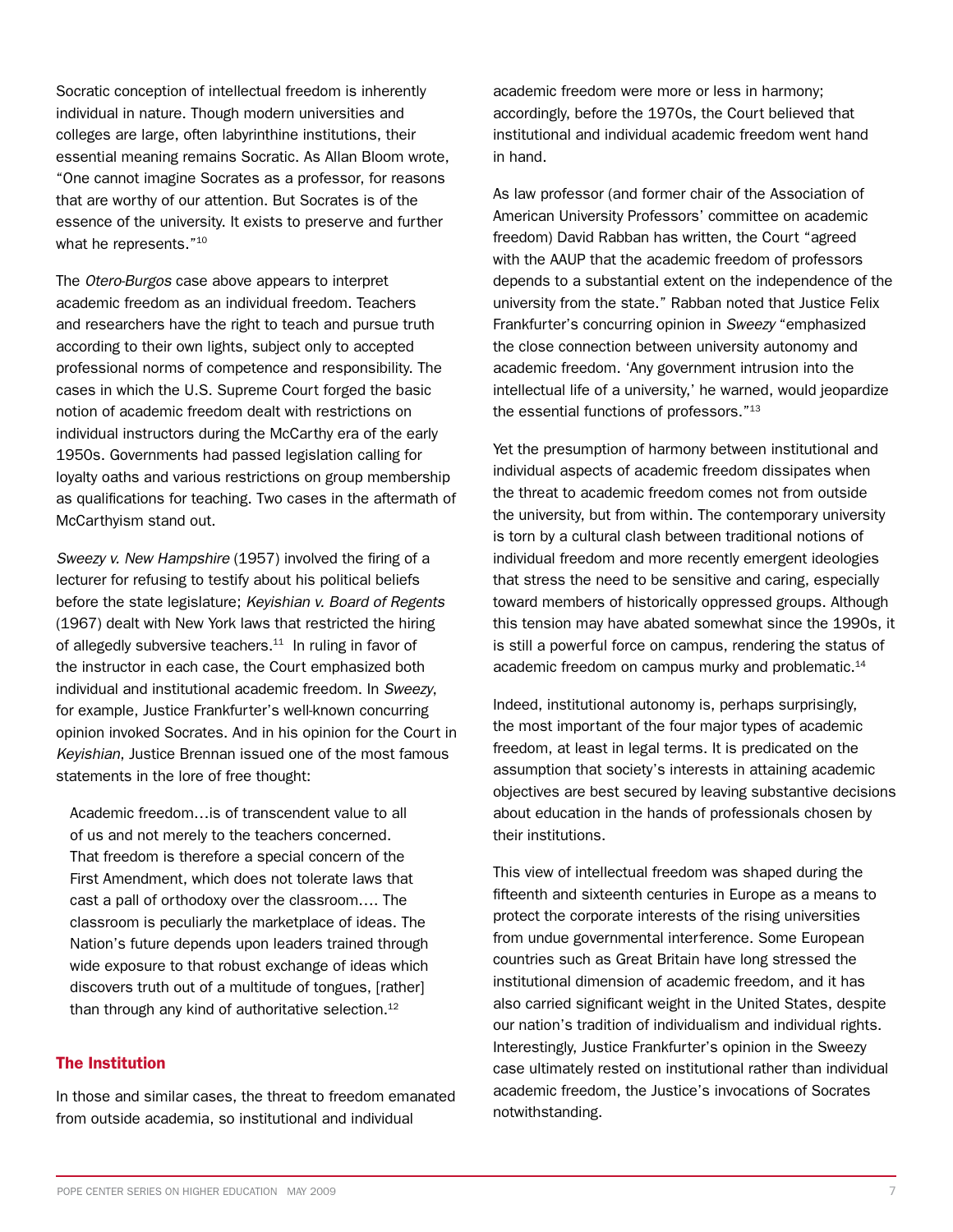## ...institutional autonomy is,

 perhaps surprisingly, the most important of the four major types of academic freedom...

And in the famous 1978 *Bakke* affirmative action case, Justice Powell concluded that so long as it did not violate basic Fourteenth Amendment principles, the University of California was free to "determine for itself on academic grounds: 1) who may teach; 2) what may be taught; 3) how it shall be taught; and 4) who may be admitted to study." *Bakke* is often cited in support of institutional academic freedom <sup>15</sup>

Accordingly, U.S. courts have often sided with the right of administrators. Their decisions can run counter to the decision in the *Otero-Burgos* case discussed above, as they bestow primary power in the institution rather than the individual instructor. Such emphasis makes sense when it comes to fundamental pedagogical responsibilities (such as competence in the subject matter, sticking to the subject matter of the course, not discriminating against students, and not using the classroom as a vehicle for proselytizing). It jeopardizes academic freedom, however, when institutions require pedagogical or scholarly conformity to ideas, values, and goals that comprise conventional wisdom on campus, such as diversity or other forms of moral orthodoxy.

Several cases illustrate the courts' support of institutional freedom. In *Edwards v. California University of Pennsylvania*, a federal court ruled against a professor who was suspended without pay for pushing his religious beliefs in lectures.16 The court's ruling in *Edwards* was broad, holding that the university could control course content. "Our conclusion that the First Amendment does not place restrictions on a public university's ability to control its curriculum is consistent with the Supreme Court's jurisprudence concerning the state's ability to say what it wishes when it is the speaker." Similarly, the Seventh Circuit Court of Appeals has recognized that a university's "ability to set a curriculum is as much an element of academic freedom as any scholar's right to express a point of view."17

In *Edwards*, the court addressed the professor's academic freedom rights and the right of the university to set teaching standards. It concluded that the First Amendment does not give a public university professor the right to use curricula or teaching techniques that conflict with institutional pedagogical or policy requirements.

The court did not resolve grayer issues, however. What if the instructor made critical remarks about affirmative action in a class that dealt with equal protection under the Constitution? Or offered critical thoughts about the political or moral implications of certain religions? Such opinions could well conflict with the policy of the institution—but should not such opinions be protected if they are germane to the subject matter of the class?

In another case, *Hetrick v. Martin*, a federal court wrote that academic freedom "does not encompass the right of a non-tenured teacher to have her teaching style insulated from review by her superiors…just because her beliefs and philosophy are considered acceptable somewhere in the teaching profession."18 As in *Edwards*, this case did not involve institutions dictating the substantive content of the course or the conclusions that a faculty member might reach in class; such interference would be much more threatening to the academic freedom of the individual instructors.

And in *Urofsky v. Gilmore*, a federal appeals court ruled against faculty members who challenged a new Virginia statute requiring state employees to get prior written approval before accessing information "having sexually explicit content" using computers owned or leased by the state. In a decision that presented a very restrictive view of individual academic freedom, the court majority stressed that academic freedom is historically an institutional right and that faculty members who do research on sexuality do not possess any greater rights than the general public, even in the context of the university.19 *Urofsky's* logic has continued to influence judicial decisions, with such exceptions as *Otero-Burgos*.

One prominent case involving a clearly unjustifiable institutional violation of individual rights took place in late 2001 and 2002 at Brooklyn College in the City University of New York. The college denied the exceptionally qualified Professor Robert David "KC" Johnson tenure because he had objected to a hiring decision based on race and gender rather than merit. The case revealed a highly politicized campus and union that had much more regard for a political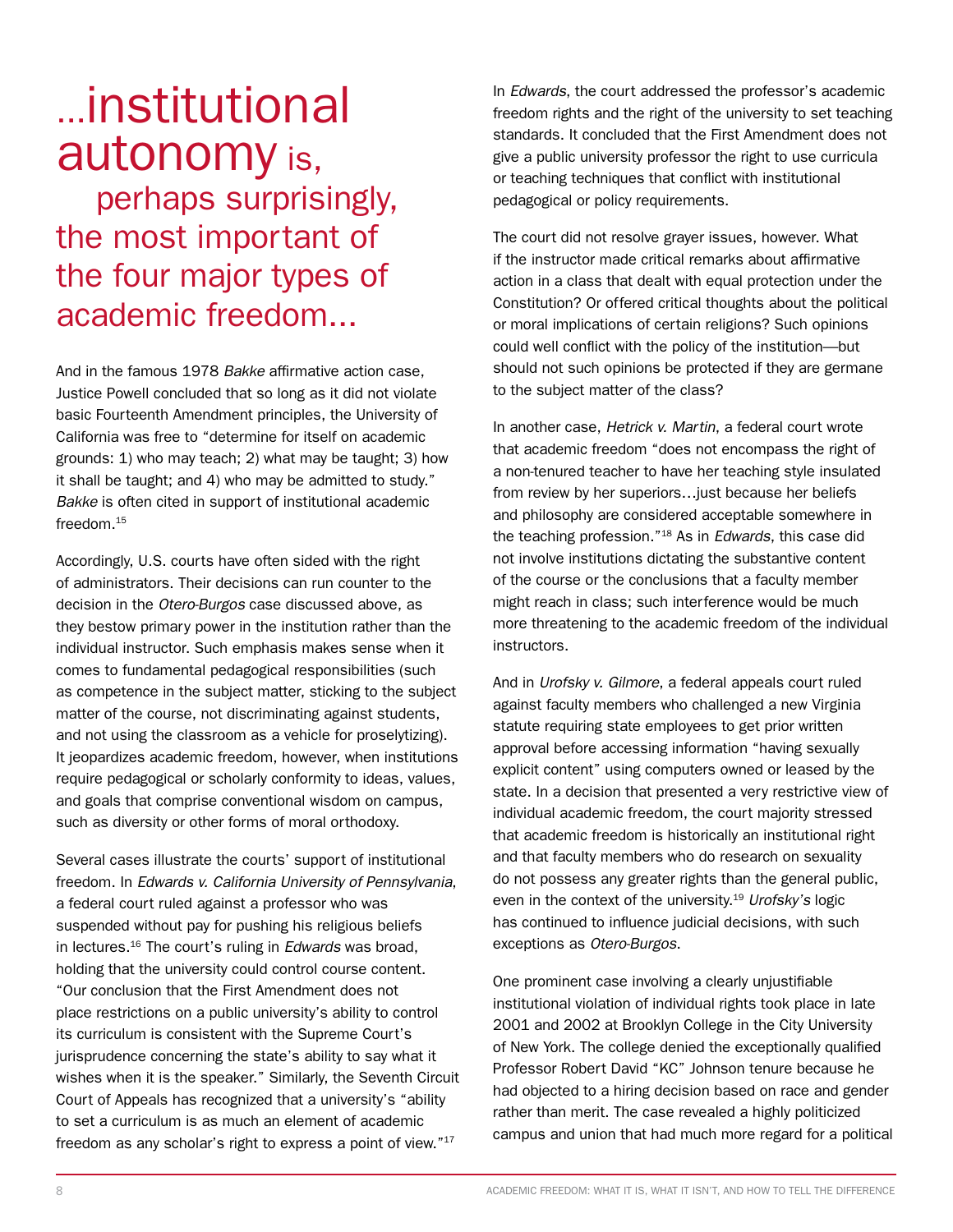agenda than academic responsibility. The tenacious Johnson fought back hard, utilizing political mobilization and lawyers, and compelled the college to reverse its decision within a couple of months. This case is among the clearest examples of an institution forsaking its commitment to the principles of academic freedom and responsibility, and it serves as a yellow light (or red light!) to those who place unquestioning trust in educational institutions to enforce these principles. Johnson, the individual, upheld the responsibilities of the profession in the face of institutional abnegation.<sup>20</sup>

The problem of giving too much power to the institution, illustrated by KC Johnson's case specifically, is revealed more broadly by the change in the campus environment regarding free speech. Beginning in the late 1980s, many institutions passed speech codes and related policies

Wisconsin, Madison. This movement, led by the Committee for Academic Freedom and Rights (CAFAR), an independent group of 25 faculty members from across the political spectrum, persuaded the faculty senate at Wisconsin to abolish the code in 1999. It was the first instance of a major university abolishing a code without being ordered to do so by a court. This case suggests that academic freedom is best defended by conscientious political action on campus, rather than by reliance upon courts. CAFAR helped enact subsequent reforms at Wisconsin, one of which made academic freedom an "individual right" (as opposed to an "institutional right") in the university's official policies and regulations.21

I will conclude this section by addressing private schools and religious schools, which are generally not subject to the First Amendment. Unless these schools have bestowed

..."faculties hold an independent place" in higher education, a position essential "to enhance the dignity of the scholar's profession, with a view to attracting to its ranks men of the highest ability, of sound learning, and of strong and independent character."

that restricted what faculty members and students can say (in class and on campus) about matters relating to race, gender, religion, sexual orientation, and the like. In numerous cases around the country, individuals—faculty and students—have been disciplined or investigated for saying things that clashed with reigning orthodoxies.

Courts have been more critical of student speech codes than of faculty speech codes. The legal status of speech codes covering the faculty is unclear, however. It appears that courts have struggled to balance the presumption of faculty freedom with the academic institution's power to determine standards for responsible teaching. Yet faculty codes can be very broad, and can, therefore, threaten academic freedom.

Troubling applications of a particularly broad faculty speech code sparked a political movement at the University of

academic freedom rights to their faculty through contract or charter, they possess the institutional right to circumscribe the freedom of students and faculty members, much like the power that any private corporation would enjoy.

Private schools are often established to strive toward a particular normative vision, and the right of a school to pursue this vision is an important component of freedom that may mean placing limits on the freedom of individual inquiry. It would be wrong to require a Christian college to hire a teacher who hated Christianity—although some such colleges might find it in their interest to do so. The point is that this decision lies within their discretion. In such cases, freedom properly accrues to the institution, not the individuals within the institution. Questionable restrictions of the freedom of students and faculty members in such institutions can be proper grounds for criticism, but not legal action.<sup>22</sup>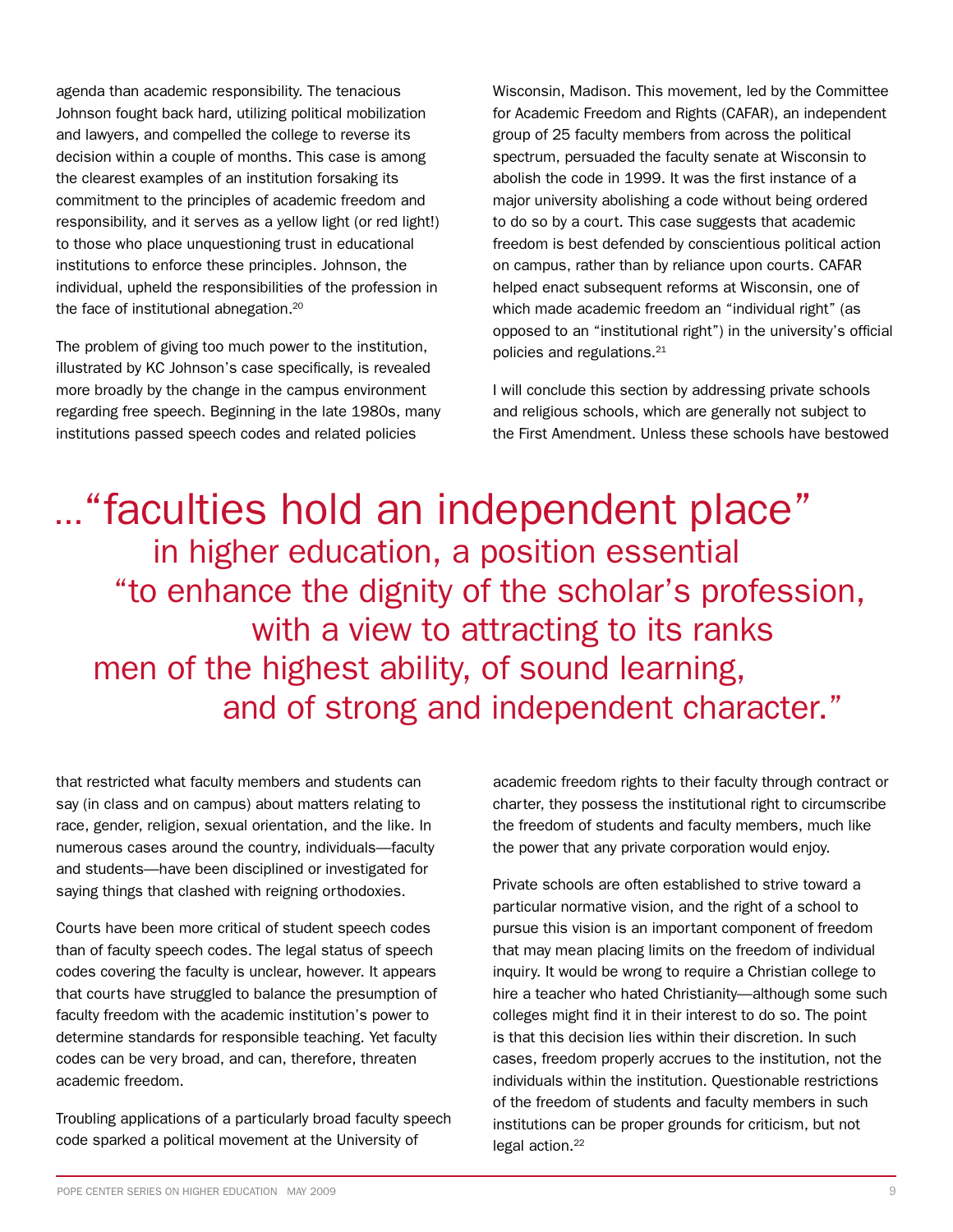#### Freedom of Professionals

The Declaration of Principles issued in 1915 by the American Association of University Professors (AAUP) has played an important role in guiding standards for academic freedom.23 The AAUP was at one time the leading professional organization dedicated to academic freedom in higher education, although it has been overtaken by the Foundation for Individual Rights in Education (FIRE). Founded in Philadelphia in 2000, FIRE has responded to the rise of internal threats to academic freedom and been more willing than most other national organizations to protect individual academic freedom in an era in which threats are posed by the institution itself.24 (The American Civil Liberties Union has been involved in several cases, as well.) In addition, academic freedom groups have arisen on individual campuses, such as Wisconsin's CAFAR.

Although the 1915 AAUP declaration seemed to embrace both individual and institutional academic freedom, it actually introduced a third realm of academic freedom. The declaration stated that "faculties hold an independent place" in higher education, a position essential "to enhance the dignity of the scholar's profession, with a view to attracting to its ranks men of the highest ability, of sound learning, and of strong and independent character."

This statement incorporated the power of academic professionals organized into departments or fields—like that of doctors, lawyers, and other professions—and backed by national organizations based on scholarly disciplines, such as the American Political Science Association or the American Historical Association.25 These disciplinary fields have taken on guild-like powers, reflected in the right of departments and schools within universities to have the major (though seldom exclusive) say in who shall be hired and who shall be awarded tenure. Such power is not constitutionally based, but rather the result of policy decisions made by government bodies or institutions at their own discretion. The educational institution holds the ultimate power but often delegates many important decisions to departments out of deference to their professional expertise.

Departmental freedom—backed by the powers of the profession—should be construed as a type of academic freedom that lies between institutions and individuals—and is potentially in conflict with both. University deans or presidents may raise academic freedom issues by vetoing a hiring or tenure decision by a department. Or a department

may refuse to give tenure to someone because of ideological or methodological differences, raising a question of academic freedom for the individual.

Who possesses the trump card in such disputes? Usually the rights and powers of individuals, departments, administrators, and regents or trustees are delineated in university procedures. Difficult decisions arise, however, when substantive differences of opinion exist.<sup>26</sup>

#### Freedom of Students

The fourth major kind of academic freedom concerns students. Speech codes pit institutional norms of sensitivity against students' rights to express insensitive or unorthodox thoughts. I have already noted that courts have generally rejected speech codes restricting what students can say on campus,<sup>27</sup> although universities have continued to enforce them.28

The issue is larger than speech codes, however. Student academic freedom is addressed in the AAUP's 1967 Joint Statement on Rights and Freedoms of Students.<sup>29</sup> Emphasizing the importance of developing critical judgment, this statement strongly supports students' rights to due process and free inquiry. These include a student's right to take "reasoned exception" to data and views presented in class. Not surprisingly, the academic freedom of students, teachers, and institutions can clash.

The most non-controversial student right is to be graded and treated fairly, without regard for such things as the students' "ascriptive" characteristics (e.g., race, gender, religion, sexual orientation, etc.) or political beliefs, military status, and the like. Many claims of politicized grading have been made by students in recent decades. If true, such claims would raise serious questions about the integrity of such institutions. (No one to my knowledge has conducted a systematic study of this issue.)

In a related vein, some students have objected to the intellectual orientations of some instructors. In 2004 and 2005, for example, many students at Columbia University publicly objected to what they considered ideologically slanted and bullying teaching in the Department of Middle East and Asian Languages and Cultures. Academic freedom advocates and experts found themselves on both sides of this controversy, torn between the rights of faculty to teach courses according to their lights and students' rights to fairness and counter-speech.<sup>30</sup> Students at other schools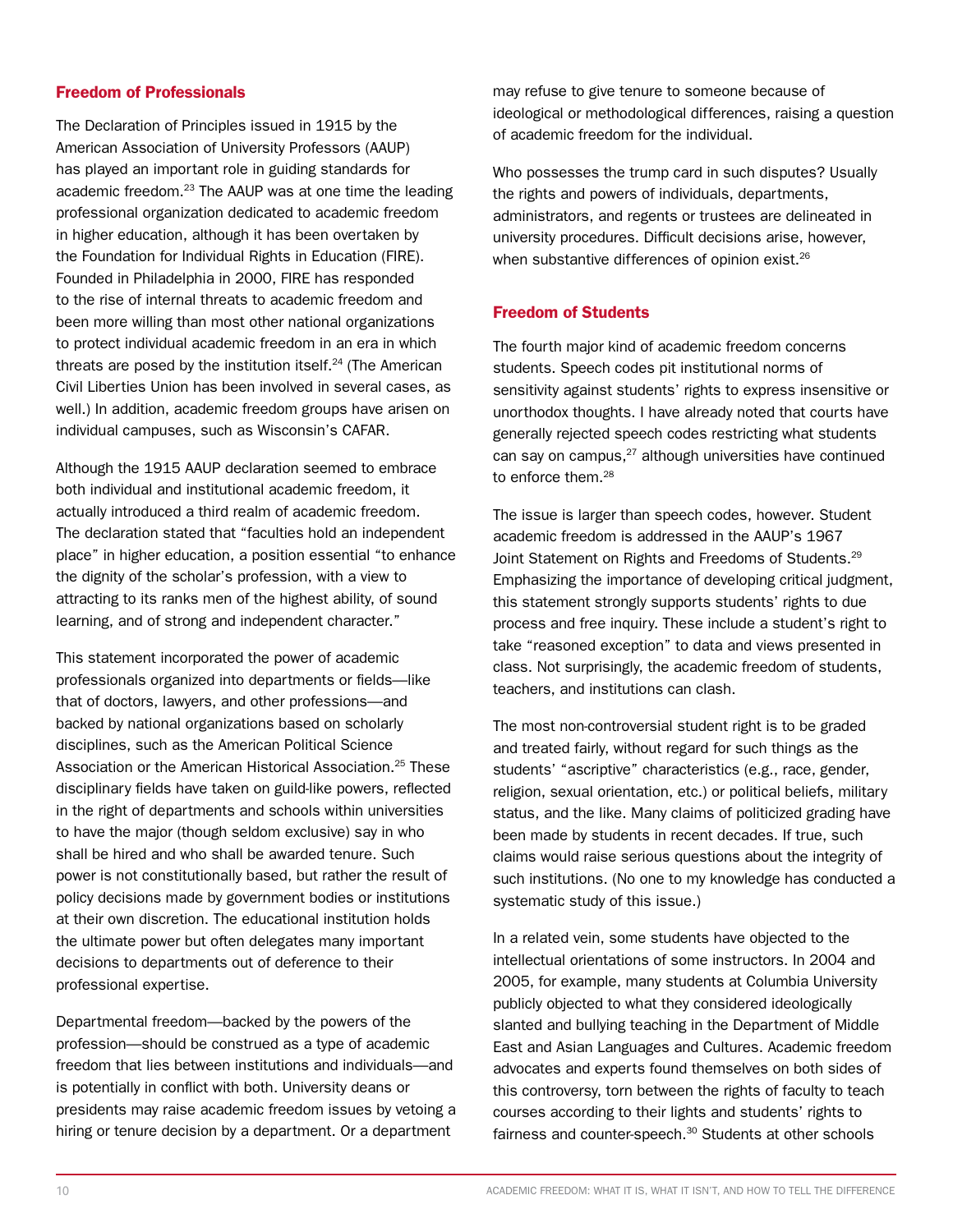have accused professors of harassment for expressing insensitive views about race, gender, religion, or sexual orientation.

One solution is for the department chair or dean to meet with the instructor to discuss the students' concerns and ask the instructor to show more respect for student critiques, including allowing critical responses in class. Justice Louis Brandeis, a great champion of free speech, wrote in a classic opinion that "the path of safety lies in the opportunity to discuss freely supposed grievances and proposed remedies; and that the fitting remedy for evil counsels is good ones."31 Promoting student academic freedom is one way to honor Brandeis's wisdom.

In most cases, a faculty member will be responsive to such student claims. But if a professor introduces controversial material and forecloses debate or disagreement, this can be a violation of professional responsibility, and department chairs and deans will have grounds to question the professor and ask for more openness in the classroom. However, if administrators mandate openness too forcefully or thoughtlessly—rather than encourage it in a respectful manner—their pressure can become coercive and may raise concerns about the academic freedom of the professor.

We should not discourage professors from seeking truth and being honest about their thoughts in class. There is nothing inherently wrong with a professor taking a position in class, so long as he or she avoids falling into the trap of dogma (teaching a contested claim as absolute truth) or making students conform to a prescribed moral or political viewpoint. The issue of student free speech in the classroom can be a delicate one, requiring careful judgment. But we must not lose sight of the fact that students do indeed possess academic freedom rights.

A second approach is to allow students to critically evaluate professors. Such evaluations can be used in reviews for merit and pay raises, and in tenure decisions. If those evaluations are available to all students (as is usually the case today, often on-line), they can provide notice to other students when they choose their courses. Dogmatism in class is almost always wrong, but it is worse when the class is a required course and there is no exit.<sup>32</sup>

In recent years, conservative students have charged liberal or secularist teachers with being insensitive to their viewpoints. A national organization, Students for Academic Freedom (an offshoot of activist David Horowitz's Center for the Study of Popular Culture) has promulgated a Student Bill of Rights, which calls for legislative action, if necessary, to ensure intellectual diversity and protection of conservative ideas on campus.<sup>33</sup> The call for outside pressure in pertinent cases is understandable, but it can also threaten

The tensions among liberal, conservative, sensitivity, and post-liberal or post-modern critical viewpoints on campus make it harder for university leaders to resolve disputes.

institutional and individual academic freedom, especially if it calls political authority into play. Many observers agree with Horowitz's assessment of the problem, but do not support his proposed remedy.

On the other side of the political spectrum, the traditional and once-dominant liberal view of freedom—which largely gave free rein to expressing one's views—is being countered by new "critical" and post-modern theories of freedom. These theories, along with the new "sensitivity" theories mentioned earlier, often maintain that liberal notions of individual freedom are a mirage, for individuals are ultimately shaped and influenced by various forms of social pressure and power. Such views are especially prevalent in some of the humanities and in administrative offices dealing with student life.<sup>34</sup>

The tensions among liberal, conservative, sensitivity, and post-liberal or post-modern critical viewpoints on campus make it harder for university leaders to resolve disputes. In terms of a governing philosophy, universities suffer from the condition Yeats depicts in his classic poem, "The Second Coming," in which "The falcon cannot hear the falconer; / Things fall apart; the centre cannot hold."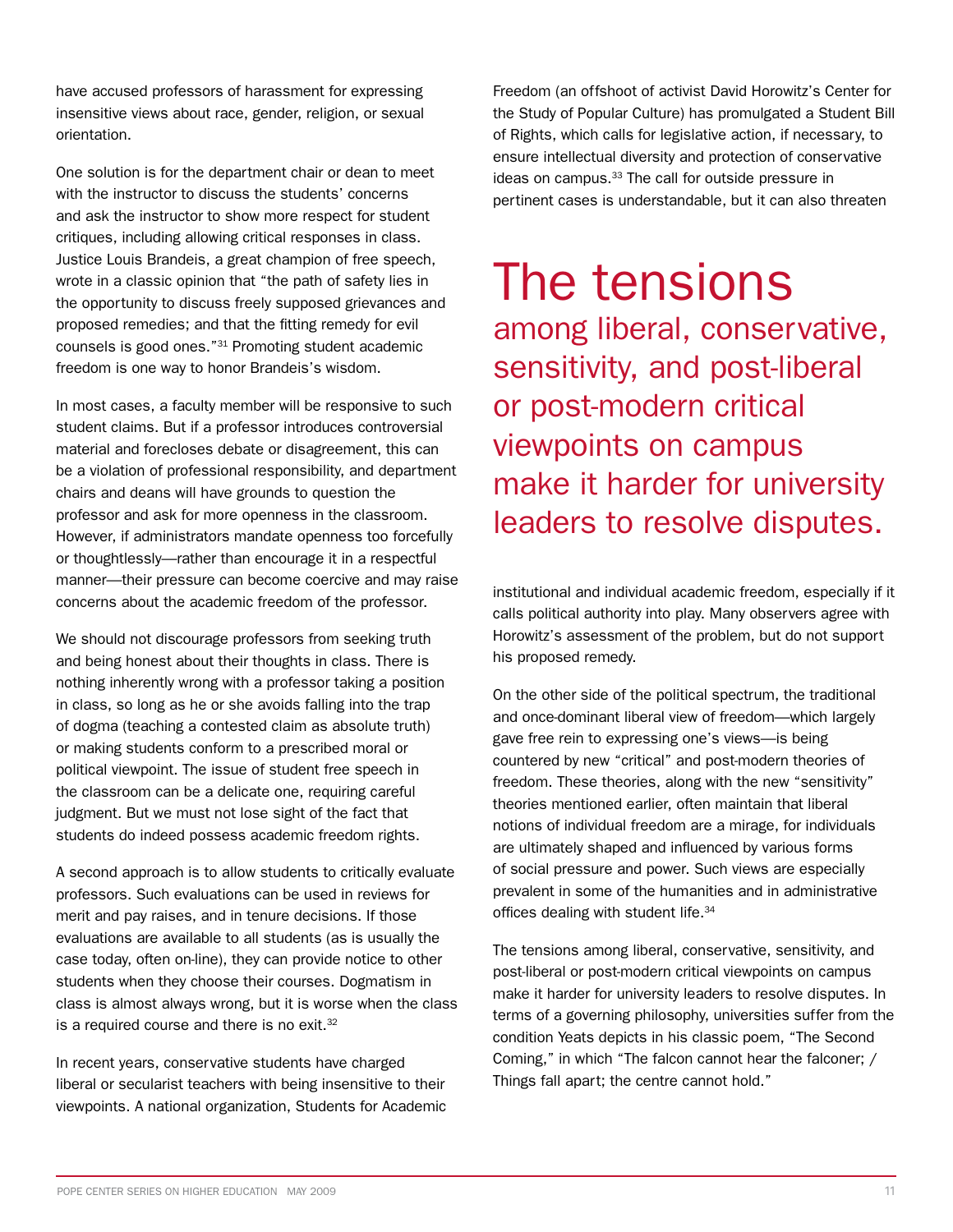#### The Contexts of Academic Freedom

In addition to the question of who has rights to academic freedom, there is the question of the context in which freedom of expression is protected. The AAUP's 1940 Statement of Principles on Academic Freedom and Tenure, which reaffirmed the association's commitment to academic freedom, also affirmed duties and responsibilities relating to the three important contexts: research, teaching, and extramural activities.35

Research freedom should be expansive, but must not interfere with the adequate performance of a teacher's other academic duties, the statement said. Freedom in teaching must be assured, but the teacher "should be careful not to introduce into his teaching controversial matter which has no relation to his subject." And when expressing views outside the classroom (extramural), the teacher should be free from censorship or discipline but also strive to be accurate and to acknowledge that he or she is not speaking for the institution.

The next few paragraphs suggest some initial distinctions for determining which actions in these contexts are protected.

#### RESEARCH

The pursuit of knowledge should be even freer than teaching. Research is intended to push the frontiers of knowledge, so obligations to the sensibilities of students and colleagues are minimal or nonexistent. Research should be governed by professional standards of competence, subject to the collective judgment of peers and society but not to punishment or discipline unless it contravenes the law or ethical academic norms, as in the case of plagiarism. There should be no formal sanctions for ideas, however offensive. The doctrine of evolution deeply offends some religious sensibilities, for example, and discussions of the law and morality of abortion ruffle many feathers—but such discussions should never be off limits. The right to offend is an essential, indispensable ingredient of intellectual freedom.36

#### **TEACHING**

Teaching must be bound by the subject matter being taught, however broadly construed; and teaching necessarily involves a "captive" audience. Consequently, norms of civility are more properly part of teaching than research.

Intellectual honesty—being honest and forthright about one's intellectual position—should be valued at all times, and such honesty will sometimes offend those who disagree with the teacher. $37$  All ideas or beliefs germane to the subject matter of the class should be allowed for both teachers and students, regardless of how insensitive they might appear. But responsible teachers will avoid gratuitous offending remarks.

#### Extramural Expression

The right to extramural expression by scholars in public institutions has traditionally fallen within general First Amendment protection. Thus, the institution has had less power to restrain it than elsewhere. When a teacher publicly expresses an opinion about a matter "of public concern," the Supreme Court has required administrators to provide evidence of demonstrable harm to the institution before allowing the teacher to be disciplined. In a key 1968 case, *Pickering v. Board of Education*, the Supreme Court overturned the dismissal of a public school teacher who had been fired for writing an editorial in the local paper charging his school board with wasting money. The right to speak out as a citizen on this matter of public concern outweighed any disruptive effect the editorial might have caused.<sup>38</sup> In 1983, the Court weakened *Pickering's* protections somewhat, limiting what kind of expression met the "public concern" standard.<sup>39</sup>

But in 2006 the Supreme Court changed the playing field, with potentially significant but still uncertain ramifications for scholars. In *Garcetti v. Ceballos*, the Court upheld the discipline of a supervising district attorney. He had recommended (in a disposition memorandum) that a case be dismissed because he thought a search warrant had been obtained on the basis of false representations.

Even though his comments raised important questions about the conduct of an important public office, the Court distinguished his speech from the speech in *Pickering*. Pickering had written about something beyond the ken of his duties as a teacher, but this attorney was acting in his official capacity. Justice Kennedy wrote, "We hold that when public employees make statements pursuant to their official duties, the employees are not speaking as citizens for First Amendment purposes, and the Constitution does not insulate their communications from employer discipline."40

In a dissenting opinion, Justice Souter wrote, "I have to hope that today's majority does not imperil First Amendment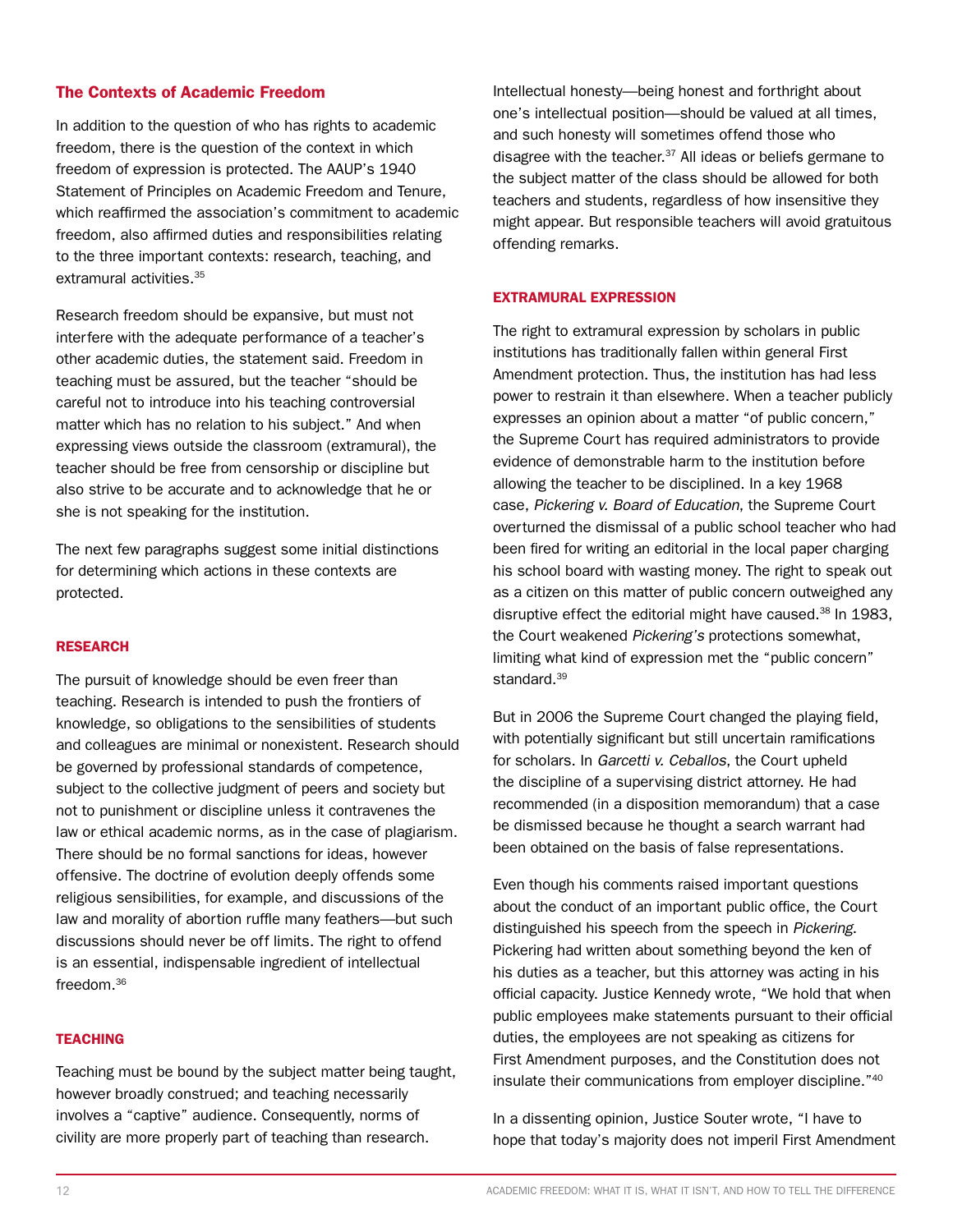protection of academic freedom in public colleges and universities, whose teachers necessarily speak and write 'pursuant to official duties.'"41 Souter's concern appears to have some validity, and some critics have sounded alarm bells.42 Two other recent cases suggest that the *Garcetti v. Ceballos* case may be having an impact.

In the fall of 2007, the Seventh Circuit Court of Appeals held that a professor at the University of Wisconsin-Milwaukee acted in an official capacity when he contested the way that university administrators were handling a National Science Foundation grant that he and some colleagues had received. The university reduced his pay and returned the grant. The professor's speech did not meet the *Pickering* standard, the court concluded; he was speaking as an employee, not a private citizen.<sup>43</sup> In another recent case, a U.S. District Court in California ruled that a professor at the University of California at Irvine was not protected by the First Amendment when he criticized his department's hiring and promotion policies and its alleged overuse of graduate students rather than tenure-track professors as lecturers.44

In these cases, the faculty members did not take their claims to the public, as Pickering did; their speech was internal to the university, arguably dealing with matters related to the everyday functions of the job. In this sense, their speech was not exactly "extramural" in the normal sense of that term, so the courts' decisions in favor of the institutions had, perhaps, some justification. But these decisions nonetheless threaten academic freedom for two reasons.

First, at many universities, including Wisconsin, "public service" is one of the major criteria for tenure, promotion, and merit. Thus, speaking out in public is part of the job description. Yet such public expression could find itself outside the realm of First Amendment protection as a result of *Ceballos* and its progeny—at least until the Supreme Court clarifies matters.

Second, under *Ceballos* and related cases, the right to criticize the university could be in jeopardy—and perhaps even public speech unrelated to the university, depending on how a faculty member's duties are defined. This line of decisions casts a pall over the incentive to engage in internal criticism of university action and decisions. Given the campus political pressures and forces that I have discussed, this lack of protection could enhance campus orthodoxy.

If First Amendment protection in this domain is not availing, the only remedy is constructive mobilization on campus designed to make such protection part of the institution's own rules. In the long run, this form of protection might be preferable because it is earned by communal action rather than reliance on the beneficence of courts.

#### Four Examples of Academic Freedom Issues

To help apply the principles articulated above, I will describe four examples of conflicts over academic freedom and discuss the principles and practical issues they raise.

#### 1. Controversial material that raises questions of scholarly competence or responsibility

In her book *History Lesson*, Mary Lefkowitz, a professor of classics at Wellesley, discusses the situation of a professor assigning material that is not just controversial but also very one-sided and non-scholarly.45 The specific example she cites is the book *The Secret Relationship between Blacks and Jews*, published by the Historical Research Department of the Nation of Islam (1991), an anonymous inflammatory work assigned by one of her faculty colleagues.

This type of case, in which a professor uses a work that does not meet normal academic standards, can pit the freedom of the professor to choose material for the class against the institution's obligation to ensure professional responsibility. Student academic freedom rights can also be implicated, if students react to what they consider to be objectionably one-sided teaching.

Even if there is universal or strong agreement that the material is irresponsible scholarship, we should approach this case with caution. If departments or institutions are authorized to intervene in such cases, such authorization can set a precedent that will allow campus orthodoxies to be imposed on individual instructors who dissent from these views. I know of a prominent professor who has labeled as "evil" what I consider one of the best books on free speech, and which I assign whenever I teach the First Amendment— Jonathan Rauch's *Kindly Inquisitors: The New Threats on*  Free Thought.<sup>46</sup> Rauch's book is noteworthy because it clearly shows why free speech and thought are essential to the advancement of knowledge and truth, and because it does the best job I have seen of delineating the most important contemporary threats to free thought. I would not feel secure having this moral critic of Rauch's book making administrative judgments about the books that I teach.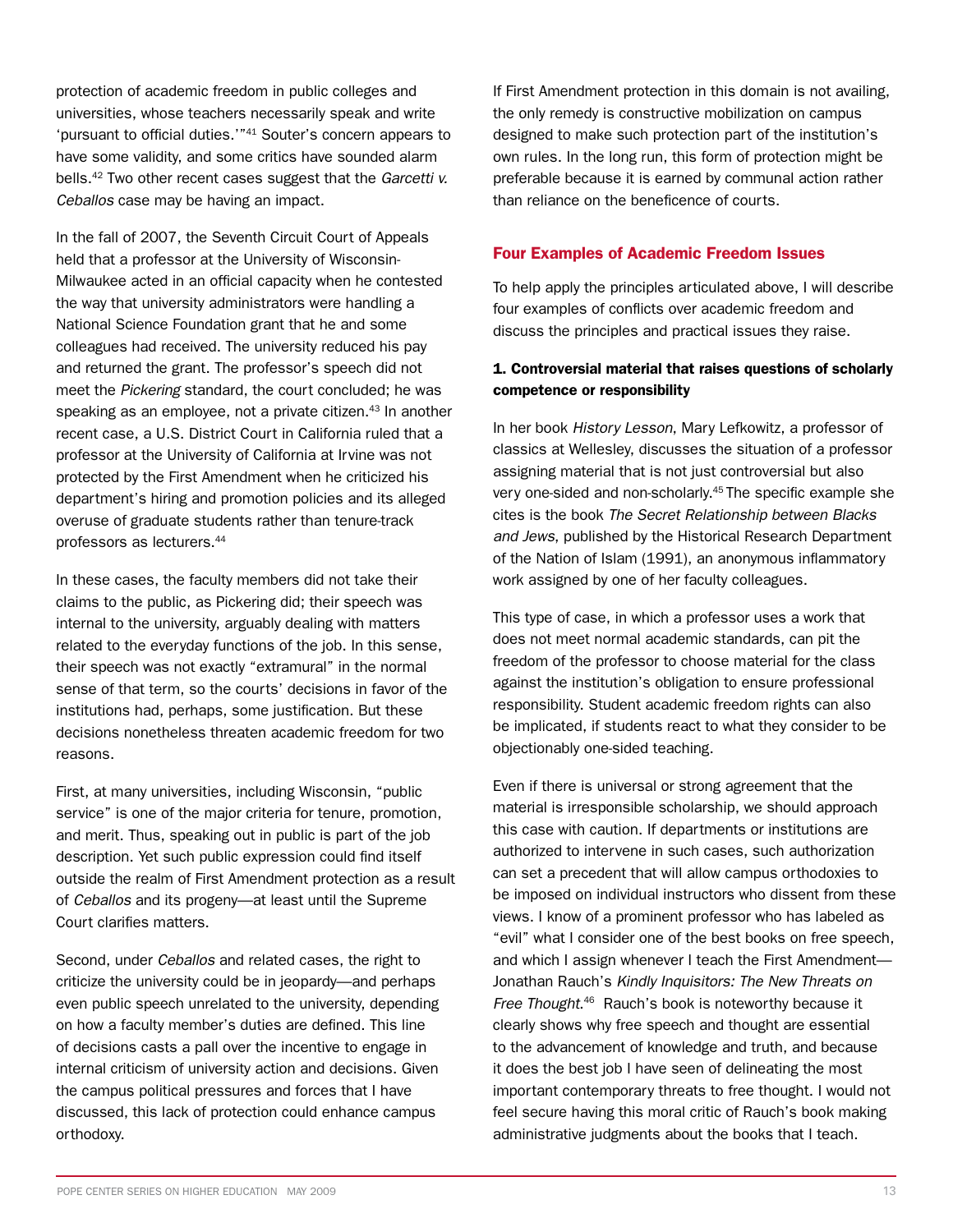Furthermore, as Lefkowitz elucidates, concerned campus authorities should focus on not only one particular book that may be used in a course, but consider it in the context of the other readings for the course. In addition, what is the motive for assigning the book? Is the instructor using the book as an example of a questionable form of scholarship or as a representative argument of extremists? Or is the instructor using the book in order to engage in propaganda? If the latter situation prevails, then appropriate action is warranted.

The default position in this type of case should be to uphold the academic freedom of the instructor to choose the reading material that he or she wants and to utilize informal remedial mechanisms, if necessary, to persuade him to reconsider those materials when there are strong reasons to doubt their academic or pedagogical validity.

because they don't like what the professor stands for or because they have a viewpoint-neutral obligation to uphold professional standards of teaching and inquiry? If the primary motive is the former, then any action against the professor violates academic freedom. If the motive is the latter, then action is justified.

The underlying principle for department chairs and deans is to be skeptical in enforcing academic responsibility. Though institutions have the right—indeed, the duty—to insist on academic responsibility in clear cases of abuse by faculty members, they should be circumspect in exercising this power. Higher education today is beset by many political pressures. Laws are legitimate only if the state is fair and evenhanded in their enforcement. The same principle applies to higher education, and evenhandedness may be difficult to find.

We must rely upon a famous Russian motto regarding diplomacy that President Ronald Reagan often quoted: Trust (the professor's academic judgment), but verify.

But what if the instructor persists in using unscholarly material for illegitimate purposes, such as propaganda? Does academic freedom mean that institutions must remain helpless to enforce basic norms of scholarly responsibility? As discussed above, academic freedom exists within the broader context of professional standards and competence. At some point, departments and institutions must be able to deal forcefully with unprofessional teaching.

If instructors do use such material for intellectually invalid purposes, administrators should have the power to take appropriate action, which can range from mild sanctions to not letting the person teach the course, and even to termination in extreme cases, depending on the circumstances. (If the instructor has tenure, that complicates the matter, but the principle remains the same.) Taking such action under the right circumstances is justified, so long as the decision-makers act with respect for the rights and responsibilities of academic freedom.

In such cases, department chairs and deans must ask themselves a fundamental question: Are they taking action At the same time, it would be a severe mistake to forsake well-recognized standards of academic responsibility, for without such standards, universities lose their claim to special status in our society. We must rely upon a famous Russian motto regarding diplomacy that President Ronald Reagan often quoted: Trust (the professor's academic judgment), but verify.

#### 2. Insensitive remarks

Let's consider the narrower problem of faculty members' insensitive remarks in class. The distinction between gratuitous and non-gratuitous offense provides a starting point.

In my own department of political science at the University of Wisconsin, a teaching assistant was told in the late 1980s that he would be terminated from teaching the class if he continued to make disparaging remarks about the religion of one of the students, who was a Catholic. The remarks were not germane to the course and were precipitated each week by the student's wearing a necklace with a cross. In serving on the committee that made this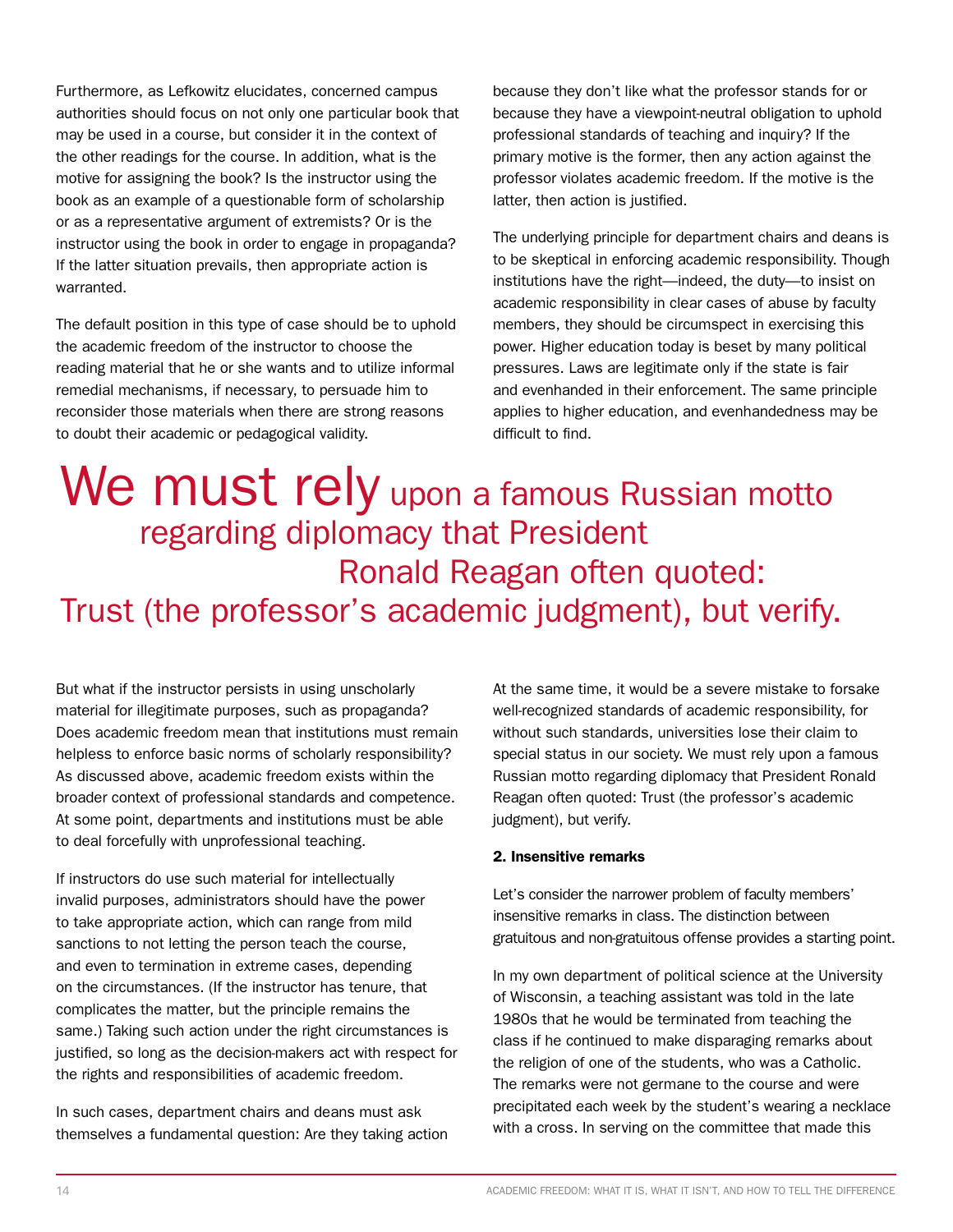student in discussions about religion, then the instructor would have a responsibility to maintain basic civility, but higher education must not be in the business of saying that only non-offensive ideas may be presented. This point is especially important in an age in which skins are already so thin. Indeed, teaching students to have tougher skins is one way to prepare them for the rigors of constitutional citizenship.47 One recent example of the threat of improper sanctions in this context is the case of economist Hans-Hermann Hoppe at the University of Nevada-Las Vegas in 2005. In a class

decision, I stressed that the situation would have been different had the teaching assistant made a critical, nonpersonal comment about Catholicism in a class dealing with religion and politics, for all views germane to the subject matter must be allowed. Had the class itself "piled on" the

dealing with the propensity to save for the future, the wellknown economist referred to homosexuals as an example of a group with a lower time horizon for saving (apparently because they generally do not have children). A homosexual student in the class considered the comments demeaning. Rather than meeting with the instructor to discuss the matter (always the preferred route), he filed a harassment complaint. The administration then embarked upon a formal investigation that involved oppressive scrutiny.

The case wore on until the American Civil Liberties Union got involved on Hoppe's behalf, and the university eventually dropped the investigation. Hoppe's case appears pretty straightforward: his remarks were made to illuminate the matter under discussion, rather than gratuitously. Therefore, Hoppe's remarks were protected by academic freedom.<sup>48</sup>

Had Hoppe made disparaging comments about homosexuality for their own sake, such remarks would have fallen outside the umbrella of basic academic freedom principles. Even if that had been the case, he should not necessarily have been punished for such statements, absent repetition of them. That is because it is a good idea to provide breathing space for academic freedom by erring on the side of freedom.

In the famous 1964 Supreme Court case *New York Times v. Sullivan*, the Court gave substantial First Amendment protection to the libel of public officials even though such expression is not in principle worthy of protection.<sup>49</sup> The Court stressed the prudential need to give breathing space to speech that is critical of the government. The same principle should apply to classroom speech. Coercive

sanctions should not be applied to demeaning remarks unless they are clearly gratuitous and degrading.

#### 3. Extramural Comments

Some interesting cases involve comments made by faculty members outside of the classroom. A classic example is Arthur Butz, a professor of engineering at Northwestern University. Butz has been outspoken in denying the accepted understandings of the Holocaust in public commentary and on his personal Web page at work, causing embarrassment to his university. But he has been careful to keep such commentary out of class, where it has no relevance. (Indeed, the university has made a point of requiring this posture in class.)

Due to pressure from inside and outside the university, Northwestern considered shutting down Butz's Web site (or not letting him express his views about the Holocaust on it), especially after he began posting versions of his work *Hoax of the Twentieth Century*. In the end, the university decided that the Web site is a personal forum entitled to free speech protections (regardless of the fact that Northwestern is a private school). Butz possesses the same right as any other citizen to express his views about this matter.

At the same time, the university has publicly distanced itself from Butz's views, which is its institutional right under basic free-speech principles. As mentioned above, faculty members have more rights to free expression in such extramural contexts than they do in the classroom (so long as they meet the narrowing *Pickering* and *Ceballos* standard). Butz has a right to free expression in his research about the Holocaust, but his colleagues possess the institutional academic freedom to evaluate and to reward him—or to not reward him—based on their judgment of the quality of his work. If they based their decision on their moral disagreements with his position on the Holocaust, they would run afoul of academic freedom principles.

Interestingly, while Butz maintains his teaching position because he does not address the Holocaust in his electrical engineering class, the university did not renew the contract of an engineering teaching assistant who brought Holocaust material to class that affirmed the actuality of the Holocaust. The institution had the right to prohibit the introduction of irrelevant material into the class.<sup>50</sup>

Although faculty members cannot normally be fired because of extramural comments unless they clearly demonstrate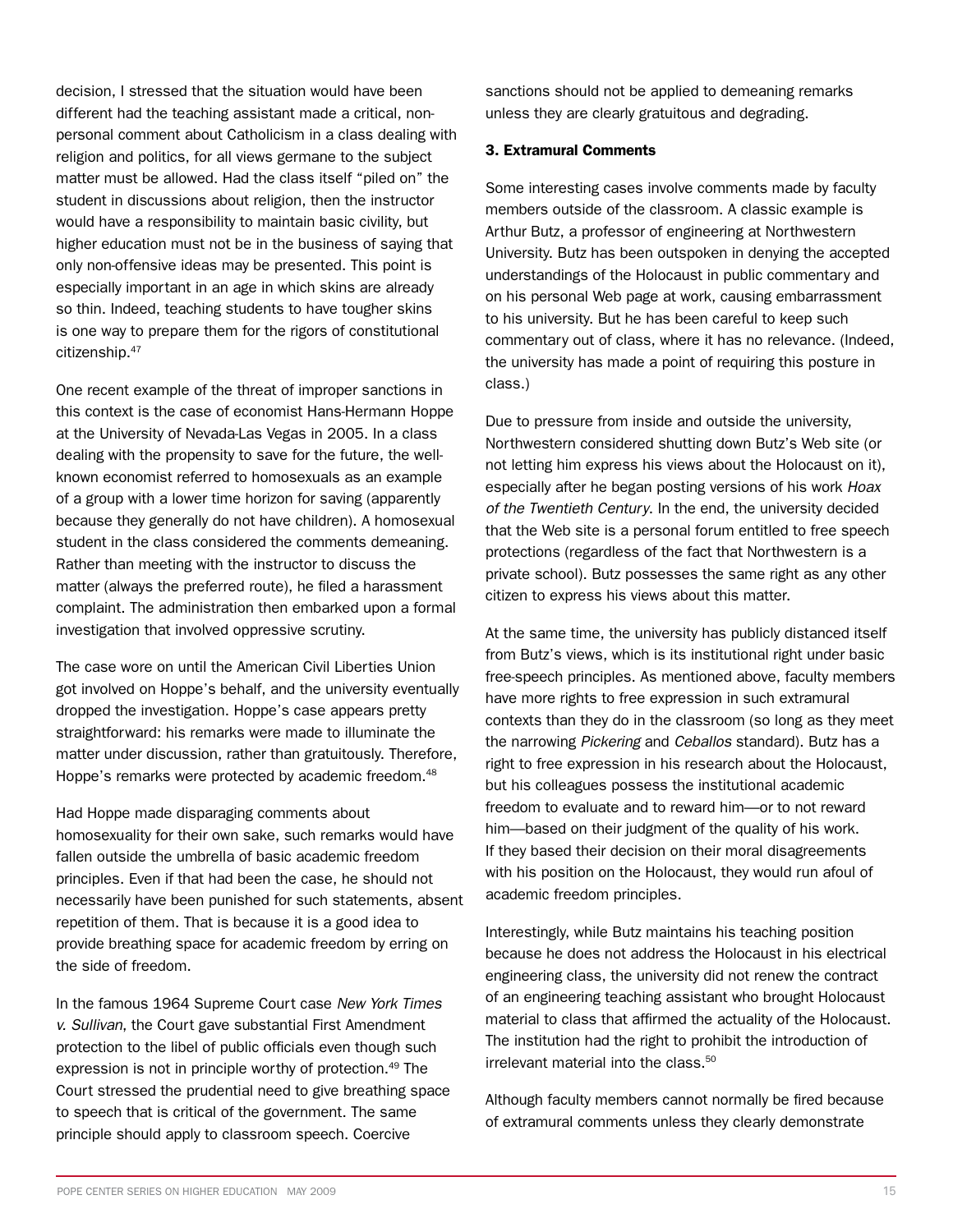## The heart of academic freedom

 is the protection of the right of teachers, students, and researchers to express their ideas with intellectual honesty and without fear of reprisal.

intellectual irresponsibility and seriously disrupt or harm the institution on that account, such commentary can legally affect institutions' decisions to hire in the first place, or to renew contracts, if such comments cast legitimate doubts on the competence or professionalism of the instructor. Hiring decisions typically involve consideration of the overall ability of the candidate, and extramural commentary can provide information in this regard. If, for example, an otherwise worthy candidate had written editorials claiming that the earth is flat, or that astrology is more scientific than astronomy, such commentary would indeed be relevant to hiring in geology and astronomy departments, and perhaps others, as well. Highly intemperate screeds in the media could also cast light upon a person's fitness to be a member of a department, at least when it comes to hiring decisions. Termination of someone with tenure or a contract presents a significantly higher hurdle in this context and is presumptively beyond the pale, as the Butz case shows. We must remember that the right to engage in extramural speech is strong, and that it is one of the few areas in which individual academic freedom has actually received constitutional protection from the Supreme Court, the *Ceballos* decision notwithstanding. Faculty members should speak their minds honestly, and with passion, if need be.

#### 4. Research

Research also possesses strong protection unless it is conducted in an academically irresponsible manner. Poor research can lead to one not being hired in the first place, to not being rehired, or to not obtaining tenure. The academic freedom and judgment of the department or institution must be respected when it comes to determining who shall join the ranks, unless the decision is clearly based on bias. If

a faculty member has tenure, it is much more difficult to terminate him or her for poor research (though pay raises, teaching choices, and other privileges can be affected in such situations), unless the contract specifies the expectation of growth in research.

Institutions may punish or dismiss researchers if their work constitutes academic fraud. A couple of years ago, the University of Colorado fired the controversial tenured professor Ward Churchill despite his voluminous writings because a professional committee appointed by the chancellor concluded that he was guilty of several counts of plagiarism. Already notorious for his scathing criticisms of America, Churchill earned his greatest fame for his comments in the immediate wake of the September 11 attacks on the Pentagon and the World Trade Center, in which he accused the workers in the Towers of being "little Eichmanns." In reaching its decision, the committee that investigated Churchill had to be careful not to base its decision on the public's hostility to his views. Were the decision to rest on this ground, Churchill would have an academic freedom claim. But no institution worth its salt can tolerate plagiarism or other forms of academic fraud. Academic freedom does not extend to passing off the work of others as one's own.

Another example of academic fraud allegations is the case of Emory University professor Michael A. Bellesiles, who resigned in 2002 after a panel from three major universities released a report that criticized the research for his book *Arming America: The Origins of a National Gun Culture*, which dealt with the history of guns in the United States. The panel accused Bellesiles of falsifying his data about the historical use of guns in order to buttress his position, one that was uncongenial to advocates of the right to bear arms. Bellesiles's research misconduct was clearly beyond the pale of academic freedom, so sanctions would have been in order had he not chosen to resign. No researchers have a right to make up or falsify data.<sup>51</sup>

#### Concluding Thoughts

As this overview shows, the principle of academic freedom is not as simple as many of its advocates assume. It involves both rights and responsibilities in a professional context, and it has both individual and institutional dimensions that can sometimes be in tension.

The heart of academic freedom is the protection of the right of teachers, students, and researchers to express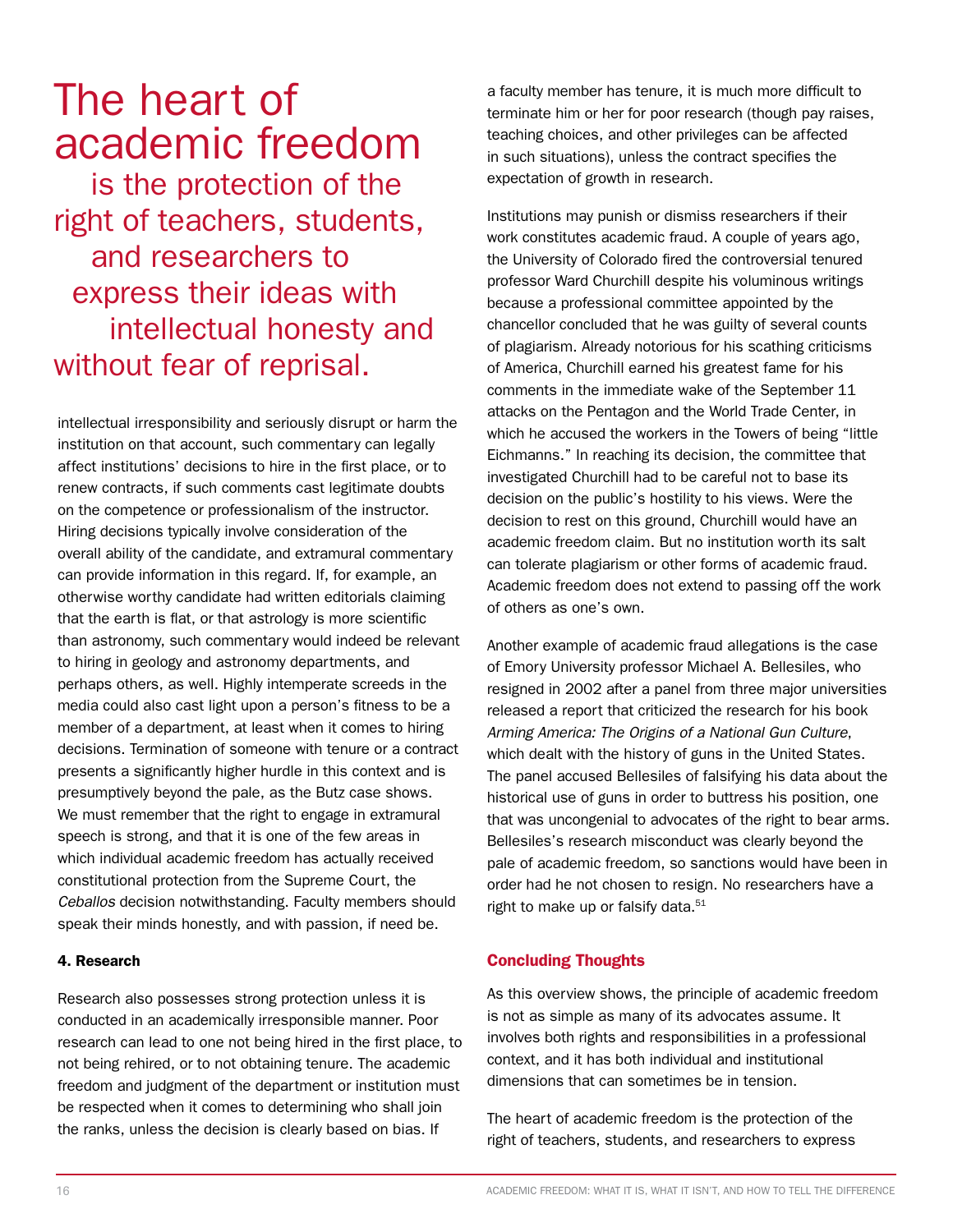their ideas with intellectual honesty and without fear of reprisal. But professional responsibility requires that instructors and researchers abide by basic standards of intellectual integrity; they must not seek to indoctrinate students, and they must not present propagandistic or fraudulent material as truthful. At the same time, institutions also have responsibilities which they have not always lived up to in recent decades, as we saw in the KC Johnson case at Brooklyn College. This problem makes navigating the waters of academic freedom more difficult than it should be.

Controversies involving academic freedom often arise in gray areas, requiring practical wisdom if they are to be resolved. In such cases, it is wise to make freedom the default position because an enlightened citizenry depends on honesty and courage in teaching and research. At the same time, those who hold academic freedom, whether individuals or institutions, must recognize that violations of intellectual integrity undermine the justifications that have led society to bestow special protections upon the academic profession. Academic freedom is a fiduciary responsibility that individuals and institutions must honor in their thoughts, speech, and deeds.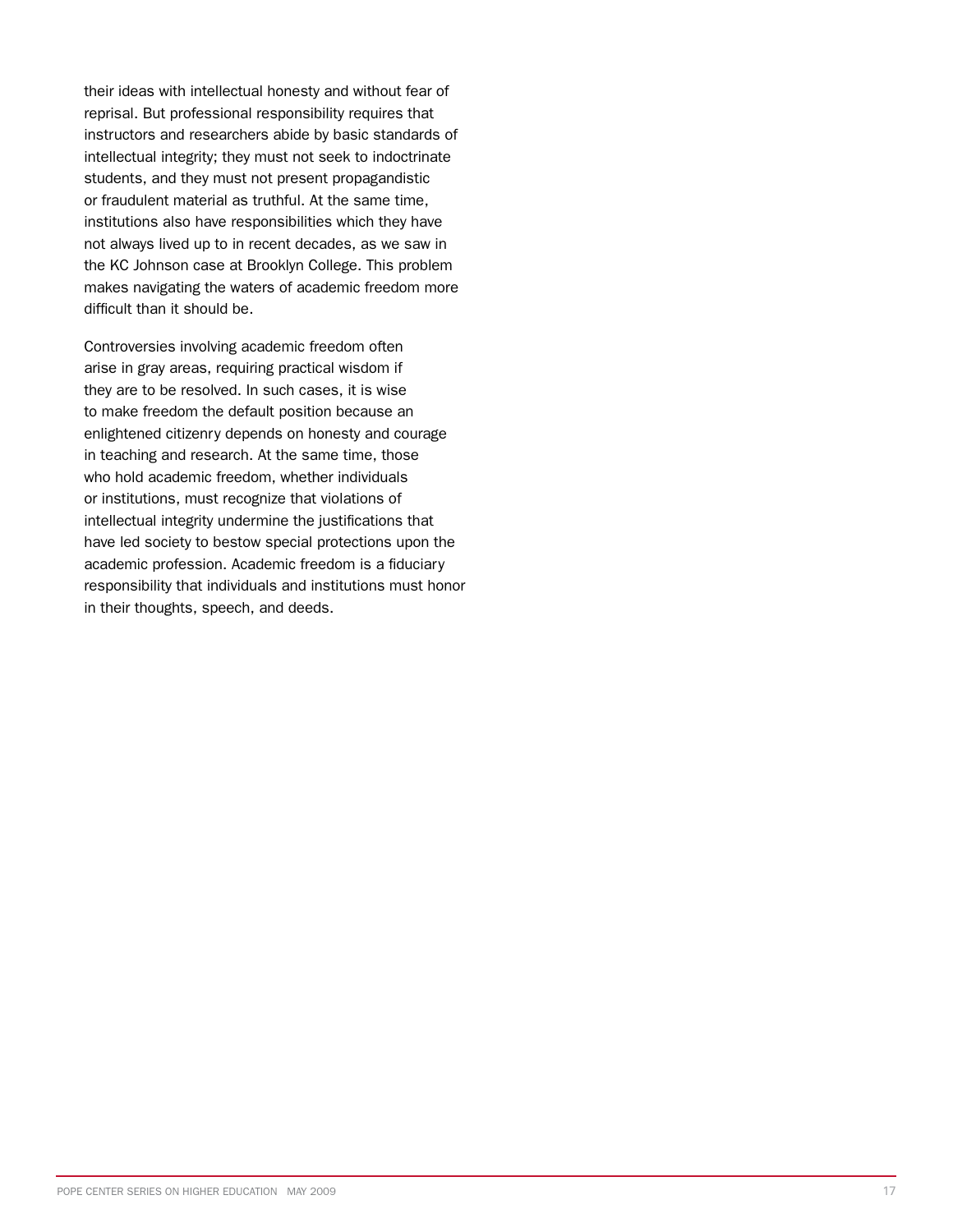#### Endnotes

- 1. AAUP, Freedom in the Classroom (2007). June 2007. Online: http://www.aaup.org/AAUP/comm/rep/A/class.htm.
- 2. American Academy of Arts and Sciences, Statement on Academic Freedom. Online: http://www.amacad.org/projects/freedom.aspx.
- 3. American Council of Education. Statement on Academic Rights and Responsibilities. 2005. Online: http://www.acenet.edu/AM/ Template.cfm?Section=HENA&CONTENTID=10677&TEMPLATE=/CM/ContentDisplay.cfm.
- 4. See *Bethel School District no. 403 v. Fraser*, U.S. 675 (1986).
- 5. The Supreme Court has stated that "there is no such thing as a false idea under the First Amendment." *Gertz v. Robert Welch, Inc.*, 418 U.S. 323 (1974), at 339.
- 6. A comparison of the intellectual products of tenure-granting institutions with the products of comparable non-tenure granting institutions would be helpful in evaluating the consequences of tenure, but I have not heard of such a study.
- 7. See, e.g., *Gutzwiller v. Fenik*, 860 F.2d 1317, 1333 (6th Cir.1988).
- 8. *Otero-Burgos v. Inter-American University*, U.S. Court of Appeals, 1st Circuit, No. 07-2501 (February 19, 2009), at 24–5. Online: http:// www.ca1.uscourts.gov/pdf.opinions/07-2501P-01A.pdf.
- 9. Peter Schmidt, "Balance of Power: Professors' Freedoms under Assault in the Courts," *Chronicle of Higher Education*, February 27, 2009. Online: http://chronicle.com/free/v55/i25/25a00103.htm.
- 10. Allan Bloom, *The Closing of the American Mind: How Higher Education Has Failed Democracy and Impoverished the Souls of Today's Students* (New York: Simon and Schuster, 1987), p. 272. Bloom's next sentence strikes a note of pessimism, however. "In effect, it hardly does so anymore." But Socrates' ideal is what the university is when it is true to itself, so it must be held up as an aspiration.
- 11. *Sweezy v. New Hampshire*, 354 U.S. 234 (1957); *Keyishian v. Board of Regents* 385 U.S. 589 (1967).
- 12. *Keyishian*, at 603.
- 13. David M. Rabban. "Academic Freedom, Individual or Institutional? Most Federal Courts Agree that Academic Freedom Is a First Amendment Right. But Whose Right Is It?" *Academe Online*, November-December, 2001. Online: http://www.aaup.org/AAUP/ pubsres/academe/2001/ND/Feat/Rabb.htm.
- 14. See, e.g., Harvey A. Silverglate and Alan Charles Kors, *The Shadow University: The Betrayal of Liberty on America's Campuses* (New York: Free Press, 1998); Donald Alexander Downs, *Restoring Free Speech and Liberty on Campus* (New York: Cambridge University Press and Independent Institute, 2006).
- 15. *Regents of the Univ. of California v. Bakke*, 438 U.S. 265 (1978), at 312. See also *Grutter v. Bollinger*, 539 U.S. 306 (2003).
- 16. *Edwards v. California University of Pennsylvania*, 156 F.3d 488 (1998).
- 17. *Webb v. Bd. of Trustees of Ball State Univ.*, 167 F. 3d 1146 (7th Cir. 1999), at 1149.
- 18. *Hetrick v. Martin*, 480 F. 2d 705 (6th Cir. 1973), at 709.
- 19. *Urofsky v. Gilmore*, 216 F. 3d 401 (2000).
- 20. There is a copious literature on the KC Johnson case. See, e.g., Robert David "KC" Johnson, "Why I Was Denied Tenure," History News Network, November 25, 2002, online: http://hnn.us/articles/1122.html; and Ronald Radosh, "The Sandbagging of Robert 'KC' Johnson," History News Network, November 25, 2002, online: http://hnn.us/articles/1116.html.
- 21. I discuss this successful movement in chapters 6 and 7 of my book *Restoring Free Speech and Liberty on Campus* cited in note 14 of this essay. I am also the president of the Committee of Academic Freedom and Rights. On how courts are often unreliable agents of change and the protection of rights, making political action preferable, see Gerald Rosenberg, *The Hollow Hope: Can Courts Bring about Social Change?* (University of Chicago Press, 1991). The Wisconsin case supports Rosenberg's thesis.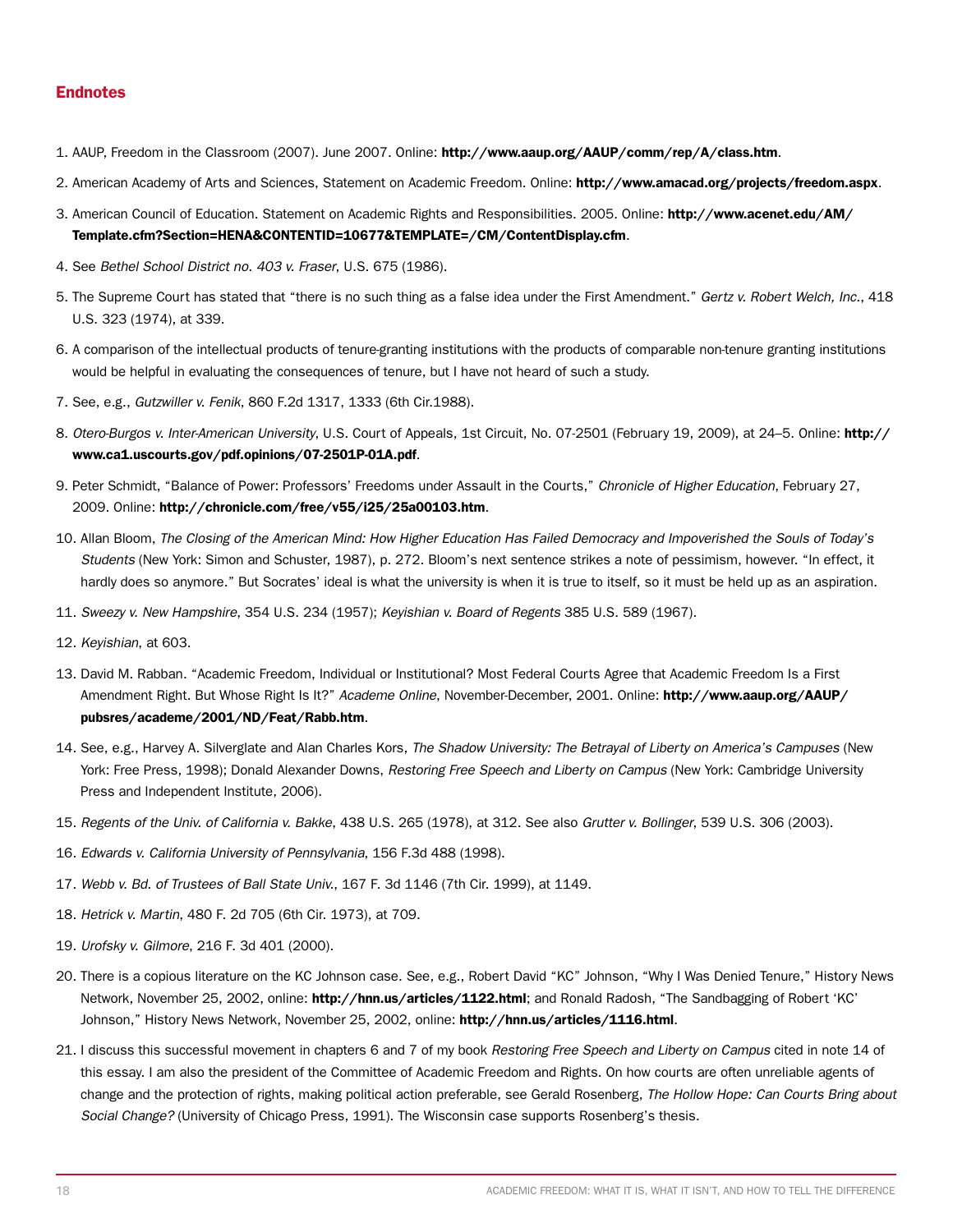- 22. See Michael W. McConnell, "Academic Freedom in Religious Colleges and Universities." *In Freedom and Tenure in the Academy,* ed. William van Alstyne, Walter Metzger, Judith Thomson, and Robert O'Neill (Durham, NC: Duke University Press, 1993), pp. 303-24.
- 23. AAUP, General Report of the Committee on Academic Freedom and Tenure (1915), *AAUP Bulletin 17*. Washington, DC.
- 24. See the copious material (including cases) on FIRE's Web site: www.theFIRE.org.
- 25. The academic profession, like other professions such as medicine, law, and library science, comes replete with its own professional organizations, which form a network of standards, support, and advocacy. There are a host of general organizations such as the AAUP and the American Council on Education, and numerous organizations based on particular scholarly disciplines. A guild-like network of support exists that constitutes a web of power and influence. The building of such networks and webs is a historic ingredient of a profession's rise to recognition. See, for example, Paul M. Starr, *The Social Transformation of American Medicine* (New York: Basic Books, 1982).
- 26. See, e.g., Judith Jarvis Thomson, "Ideology and Faculty Selection." *In Freedom and Tenure in the Academy*, ed. William Van Alstyne et al., id., pp. 155-76.
- 27. Prominent cases of courts striking down student codes include the University of Michigan, *Doe v. Michigan*, 721 F. supp. 852 (E.D. Mich. 1989); Stanford University, *Corry et al. v. Stanford University*, Santa Clara County Court, No. 740309 (February 27, 1995); and the University of Wisconsin system, *UWM Post v. Board of Regents of the University of Wisconsin*, 774 F. Supp. (1989).
- 28. See Jon B. Gould, *Speak No Evil: The Triumph of Hate Speech Regulation* (University of Chicago Press, 2005).
- 29. AAUP (and other organizations), Joint Statement on Rights and Freedoms of Students, June 1967. Online: http://www.aaup.org/ AAUP/pubsres/policydocs/contents/stud-rights.htm.
- 30. On the Columbia University case, see Miriam Felton-Dansky, "Ivory Tower Angst: Israel Advocates Are Battling Bias in the Classroom. Is Academic Freedom at Stake?" *New Voices* (November/December 2004), pp. 9–13.
- 31. *Whitney v. California*, 274 U.S. 357 (1927), at 375.
- 32. On how the possibility of member "exit" enhances the quality of organizations and protects liberty, see Albert O. Hirschman, *Exit, Voice, and Loyalty: Responses to Decline in Firms*, Organizations, and States (Cambridge, MA: Harvard University Press, 1970).
- 33. See Sara Hebel, "Patrolling Professors' Politics: Conservative Activists and Students Press Campaigns against Perceived Bias on Campuses." *Chronicle of Higher Education*, February 13, 2004. Online: http://chronicle.com/free/v50/i23/23a01801.htm.
- 34. For an insightful discussion and critique of the influence of post-modern and "constructivist" thinking on higher education today, see Anthony Kronman, *Education's End: Why Our Colleges and Universities Have Given Up on the Meaning of Life* (New Haven: Yale University Press, 2007).
- 35. AAUP, 1940 Statement of Principles on Academic Freedom and Tenure. Online: http://www.aaup.org/AAUP/pubsres/policydocs/ contents/1940statement.htm.
- 36. See Jonathan Rauch, *Kindly Inquisitors: The New Attacks on Free Thought* (University of Chicago Press, 1993).
- 37. On the importance of intellectual honesty as a central academic virtue, see Jarislov Pelikan, *The Idea of the University: A Reexamination* (New Haven: Yale University Press, 1992).
- 38. See *Pickering v. Board of Education*, 391 U.S. 563 (1968).
- 39. *Connick v. Myers*, 461 U.S. 138 (1983).
- 40. *Garcetti v. Ceballos*, 547 U.S. 410 (2006), 421.
- 41. *Garcetti v. Ceballos*, 547 U.S. 410 (2006), 438.
- 42. See *Garcetti v. Ceballos*, 547 U.S. 410 (2006). And Peter Schmidt, "Balance of Power," (see note 9 in this essay).
- 43. See *Renken v. Gregory*, 7th Circuit Court of Appeals, No. 07-3126, December 4, 2008.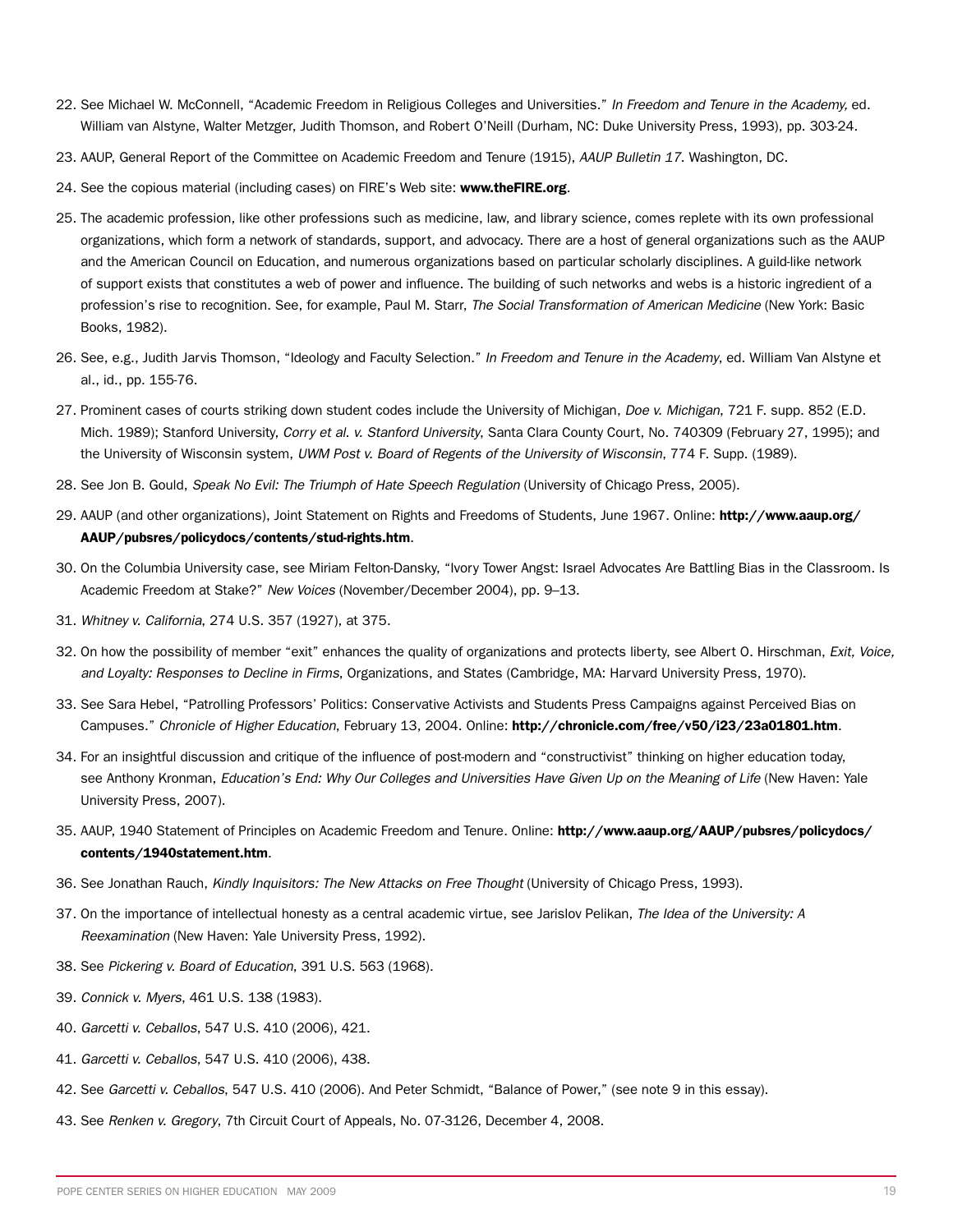- 44. *Hong v. Grant*, 516b F. Supp. 2d 1158 (2007).
- 45. Mary Lefkowitz, *History Lesson: A Race Odyssey* (New Haven, CT: Yale University Press, 2008).
- 46. Rauch (see note 36 in this essay).
- 47. There is copious literature on how the development of such toughness is an important ingredient of citizenship. See, for example, Lee C. Bollinger, *The Tolerant Society: Freedom of Speech and Extremist Speech in America* (New York: Oxford University Press, 1986) and Richard Sennett, *The Fall of Public Man* (New York: Vintage, 1978). This is also a major theme of Rauch's *Kindly Inquisitors* (see note 36 in this essay).
- 48. On the Hoppe case, see Donald A. Downs, "Free Speech on Campus: Under Attack from Both Directions?" Independent Institute Newsroom, March 28, 2005. Online: http://www.independent.org/newsroom/article.asp?id=1484.
- 49. *New York Times v. Sullivan*, 376 U.S. 254 (1964). For an illuminating article on this important point, see Lillian BeVier, "The First Amendment and Political Speech: An Inquiry into the Substance and Limits of Principle." *30 Stanford Law Review 299* (1978).
- 50. This information was provided to me by academic freedom scholar and activist Robert M. O'Neil, former president of the University of Wisconsin system and the University of Virginia, and founder of the Thomas Jefferson Center for the Protection of Freedom of Expression. O'Neil also discusses the Butz issue in an informative new book on academic freedom, *Academic Freedom in the Wired World: Political Extremism, Corporate Power, and the University* (Cambridge, MA: Harvard University Press, 2008). See also Scott Jaschik, "A Holocaust Denier Resurfaces," *Inside Higher Education*, February 8, 2006. Online: http://www.insidehighered.com/news/2006/02/08/butz.
- 51. On the Churchill case, see "CU Fires Ward Churchill," TheDenverChannel.com, July 24, 2007. Online: http://www. thedenverchannel.com/news/13742972/detail.html. On the Bellesiles case, see HNN Staff, "Summary of the Emory Report on Michael Bellesiles," History News Network, October 25, 2002. Online: http://hnn.us/articles/1069.html.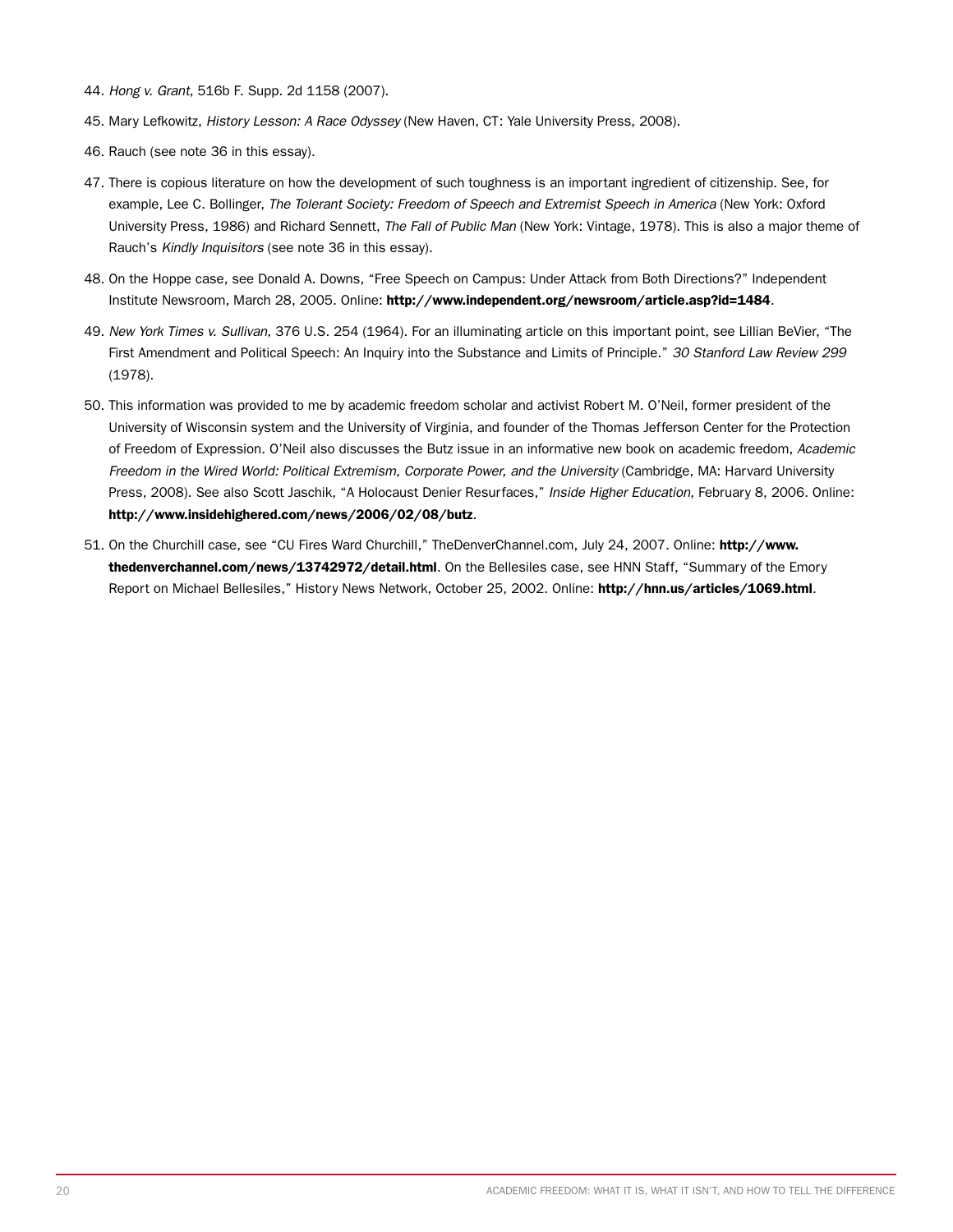

#### ABOUT THE POPE CENTER

The John William Pope Center for Higher Education Policy is a nonprofit institute dedicated to improving higher education in North Carolina and the nation. Located in Raleigh, North Carolina, it is named for the late John William Pope, who served on the Board of Trustees of the University of North Carolina at Chapel Hill.

The center aims to increase the diversity of ideas taught, debated, and discussed on campus, and especially to include respect for the institutions that underlie economic prosperity and freedom of action and conscience. A key goal is increasing the quality of teaching, so that students will graduate with strong literacy, good knowledge of the nation's history and institutions, and the fundamentals of mathematics and science. We also want to increase students' commitment to learning and to encourage cost-effective administration and governance of higher education institutions.

To accomplish these goals, we inform parents, students, trustees, alumni, and administrators about actual learning on campus and how it can be improved. We inform taxpayers and policy makers about the use and impact of government funds, and we seek ways to help students become acquainted with ideas that are dismissed or marginalized on campuses today.

Jane S. Shaw is the president of the Pope Center. She can be reached at shaw@popecenter.org. More information about the Pope Center, as well as most of our studies and articles, can be found on our Web site at **www.popecenter.org**. Donations to the center are tax-deductible.